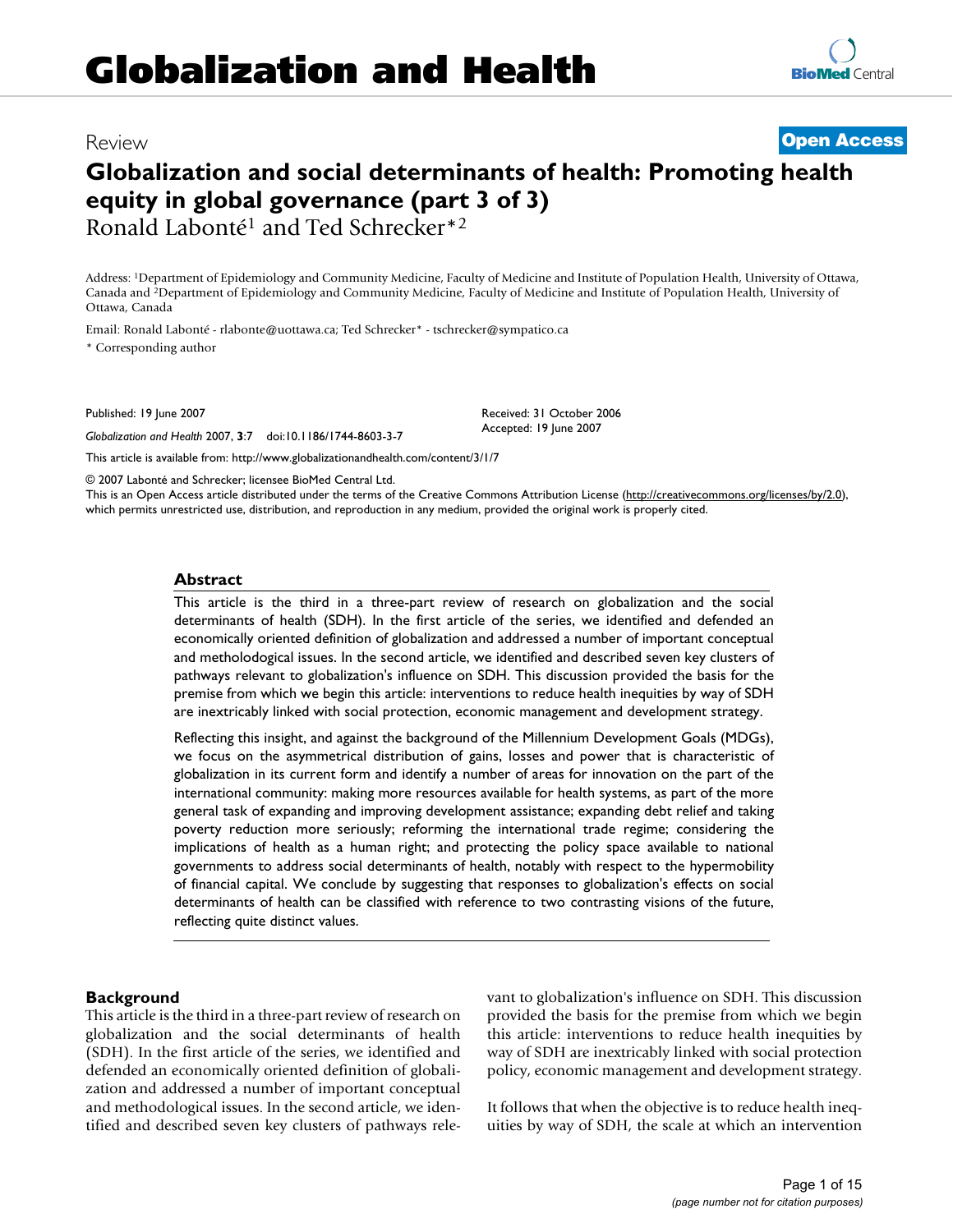must be implemented is not necessarily the scale at which the problem arises. For example, addressing the poverty of individuals and households may demand policy responses on the part of state/provincial and national governments, yet they may be limited in their ability to act effectively because of constraints that are created by, and can best be changed by, actors outside their national borders, such as multilateral institutions or institutional investors. This interconnectedness is a distinguishing characteristic of contemporary globalization, and provides the basis for Pogge's argument that the industrialized world has an ethical obligation to reduce poverty outside its own borders [1]. We do not mean here to write domestic political action out of the picture; far from it. Szreter's work on industrializing England shows that the formation of effective domestic political coalitions was necessary to the translation of economic growth into improved population health status [2-4]. However globalization shapes the environment within which such coalitions operate, and affects their chances of success in a variety of ways.

In 2000, a resolution of the UN General Assembly committed the international community to achieving the Millennium Development Goals (MDGs), by the year 2015 in most cases. Three of the Goals, which involve reducing child and maternal mortality and reversing the spread of HIV/AIDS, malaria, and other communicable diseases, are explicitly health-related. Four others directly address crucial social determinants of (ill) health: extreme poverty, undernourishment, environmental hazards, and lack of access to education. Targets that have been developed with respect to each of the goals state more specific milestones, such as reducing by half the proportion of the world's people without safe drinking water [5]

The MDGs arguably represent a 'first' in terms of commitments by the international community to a specific development agenda. They are unambitious when viewed against the sheer volume of unmet basic human needs. Particularly notable is the modesty of the poverty reduction target (reducing by half, in the year 2015, the proportion of the world's people living on less than \$1/day) when viewed against the background of expanding global affluence [6]. Similarly, compare the MDG 7 target of improving the lives of 100 million slum dwellers per year by 2020 with the estimate that if present trends continue, 1.4 billion people worldwide will live in slums in 2020 [7]. A further problem is that, apart from MDG 3 on gender equity in education, the MDGs are stated in terms of societal averages – meaning that a country may be able to achieve MDG targets related to health, such as under-5 mortality, while failing to improve the health status of the worst-off groups [8,9].

On the other hand, the MDGs are ambitious when viewed against the uneven pace of recent progress toward meeting the needs they address. Substantial progress has been made toward achieving the MDG targets in some regions. In others, especially sub-Saharan Africa, the situation is grim [10,11]. Recent syntheses of available evidence, notably those by the UK Commission on Africa and the UN Millennium Project, describe an emerging consensus that if the MDG targets or comparable improvements in human well being are to be achieved, then substantial long-term commitments of additional resources by the industrialized countries are necessary [12,13]; see also [14](p. 190–192). Because an increasingly dense network of trade and investment flows links rich and poor across national borders, achieving the MDGs or comparable goals will also require revamping the trade and foreign policies of the industrialized world to ensure compatibility with progress toward the MDGs and other objectives related to basic needs, and to address the "asymmetrical" distribution of gains, losses and power that is characteristic of globalization in its current form, [15,16] as noted in the second article of the series.

Several elements of that asymmetry are directly relevant to issues of global governance. In the case of trade policy, for instance, many developing countries cannot afford the professional expertise that is needed to participate effectively in multiple trade negotiations and to pursue dispute resolution [17] – creating a strong case based on fairness for expanded assistance in capacity building. It is more difficult to get around the asymmetry created by differences in market size as they affect not only initial bargaining positions but also the ability to make use of dispute resolution even when the outcome is favourable. "The sanction for violating a WTO agreement is the imposition of duties. If Ecuador, say, were to impose a duty on goods that it imports from the United States, it would have a negligible effect on the American producer; while if the United States were to impose a duty on goods produced by Ecuador, the economic impact is more likely to be devastating" [18](p. 504).

There follows a generic overview of key policy imperatives and opportunities. It is incomplete in at least three respects. First, it focuses on policy actions at the international level, rather than on mitigative or compensatory policies that can be adopted at the national or subnational level, apart from a discussion of the extent to which the international economic and political context creates constraints that limit the ability of governments to adopt such policies. Second, it does not address some important governance issues raised by changing distribution of power and economic resources outside the industrialized world – exemplified by the rise of China and, to a lesser extent, India as global economic players [19] and by the emer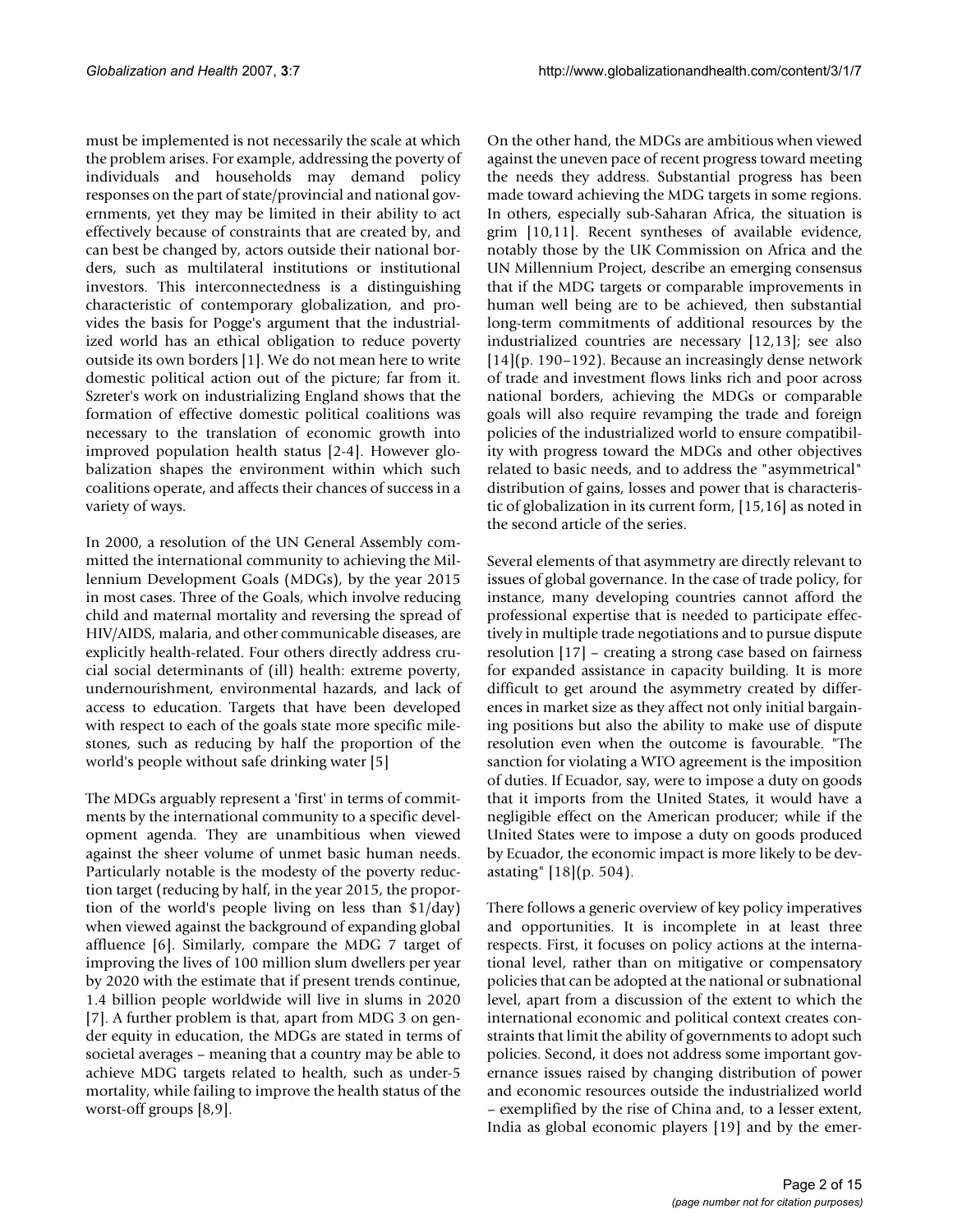gence of world-scale resource corporations like Brazilianbased Companhia Vale do Rio Doce, which recently acquired Canadian mining giant Inco Ltd. Third, it focuses on eliminating current barriers and constraints rather than on opportunities associated with the potential emergence of new forms and institutions of global governance. Those opportunities represent an important area for building research collaborations and communities of practice that link development policy, clinical disciplines, population health and social science fields such as international relations and political economy.

## *Making more resources available for equitable access to health systems*

Health care and health systems are among the SDH, and an immediate imperative is to make more resources available to deliver key interventions. The Commission on Macroeconomics and Health estimated in 2001 that routinely providing a package of basic, relatively well understood low-cost and low-tech interventions [20], costing US \$34 per capita per year and comprising "a rather minimal health system," could save "at least 8 million lives *each year* by the end of this decade" [21](emphasis in original). This figure must be compared with average national health expenditure of \$24 per capita in 2001 in jurisdictions that the World Bank defines as low income countries, where 2.2 billion people live. In countries in which half of those people live – more than a billion, in other words – annual per capita spending on health was \$14 per capita or less, according to the World Bank's Health, Nutrition and Population (HNP) database [22](accessed May 9, 2006). Not all of this expenditure, of course, involves services for the poor or otherwise vulnerable, and not all of it is public spending: recall the pervasiveness of "medical poverty traps" noted in the second article of this series and consider that in Viet Nam, a country where poverty induced by catastrophic illness is a major problem [23], *public* health care expenditure stood at less than \$4 per capita in 2001 [24] – reflecting a general and ironic trend for private, out-of-pocket payment to comprise a high proportion of total health expenditure in many of the world's poorest countries.

The Commission on Macroeconomics and Health and, more recently, the Commission for Africa and the UN Millennium Project all argued strongly for a several-fold increase in the value of development assistance for health, focused on basic interventions. The Commission for Africa [12](p. 196) was also explicit in recommending that elimination of user fees be supported by long-term donor financing commitments – essential if the increased use of services that follows the elimination of financial barriers is not to create demands that already overstressed public health systems cannot meet. The need for such commitments underscores the fact that many low-income

countries will require substantial development assistance for many years, probably for decades, if their health systems are to be financed at the minimum level identified by the Commission on Macroeconomics and Health [25,26]. The urgency of providing such additional resources is clear and should not require further elaboration, but one argument is worth citing. Economist Jeffrey Sachs, who chaired both the Commission on Macroeconomics and Health and the more recent Millennium Project, has estimated [27] that the combination of low per capita income and weak government institutions in many tropical sub-Saharan African countries might be capable of generating US\$50/capita in total public revenue. "This tiny sum must be divided among all government functions ... [T]he health sector is lucky to claim \$10 per person per year out of this, but even rudimentary health care requires roughly four times that amount .... Foreign aid is therefore not a luxury for African health. It is a life-and-death necessity."

However, rich countries have so far not even lived up to the rhetoric associated with their highest profile initiative to increase support for health in the developing world. The Global Fund to Fight AIDS, Tuberculosis and Malaria was hailed at the 2001 G8 Summit as a "a quantum leap in the fight against infectious diseases," yet the Fund continues to lack a long-term financing mechanism. It relies instead on periodic replenishment meetings that in effect involve passing a hat, and has estimated that it will need \$7.1 billion in 2006 and 2007 to fund new proposals and continuations of existing work [28]. The September 2005 replenishment meeting raised the total value of funds pledged for 2006–2007 to \$3.73 billion, or just over half the anticipated funding requirement for those years [29]. This creates serious constraints on what activities the Fund can support even after scientific merit has been demonstrated, since the Fund "can only approve grants if the full amount required for the first two years is covered by pledges from donors in the calendar year of the approval"  $[28]$ (p. 34). The Fund itself now estimates that future funding requirements could be as high as \$7–8 billion per year [28](p. 32), and a stable source of long-term financing, such as a global trust fund, is still not in place.

Provision of public goods related to health presents distinctive problems. In common usage, the phrase "public good" is often associated with the common welfare, or with such values as equity and social justice. Its definition in economic theory is more precise: a *private good* (either a service or a good in the physical sense) is one whose individual consumption is both excludable (my use of the good is not dependent on others' use) and rivalrous (my use of the good could preclude use by another). Conversely, a *public good* is one that is non-excludable (classic illustrations are the order created by traffic lights and,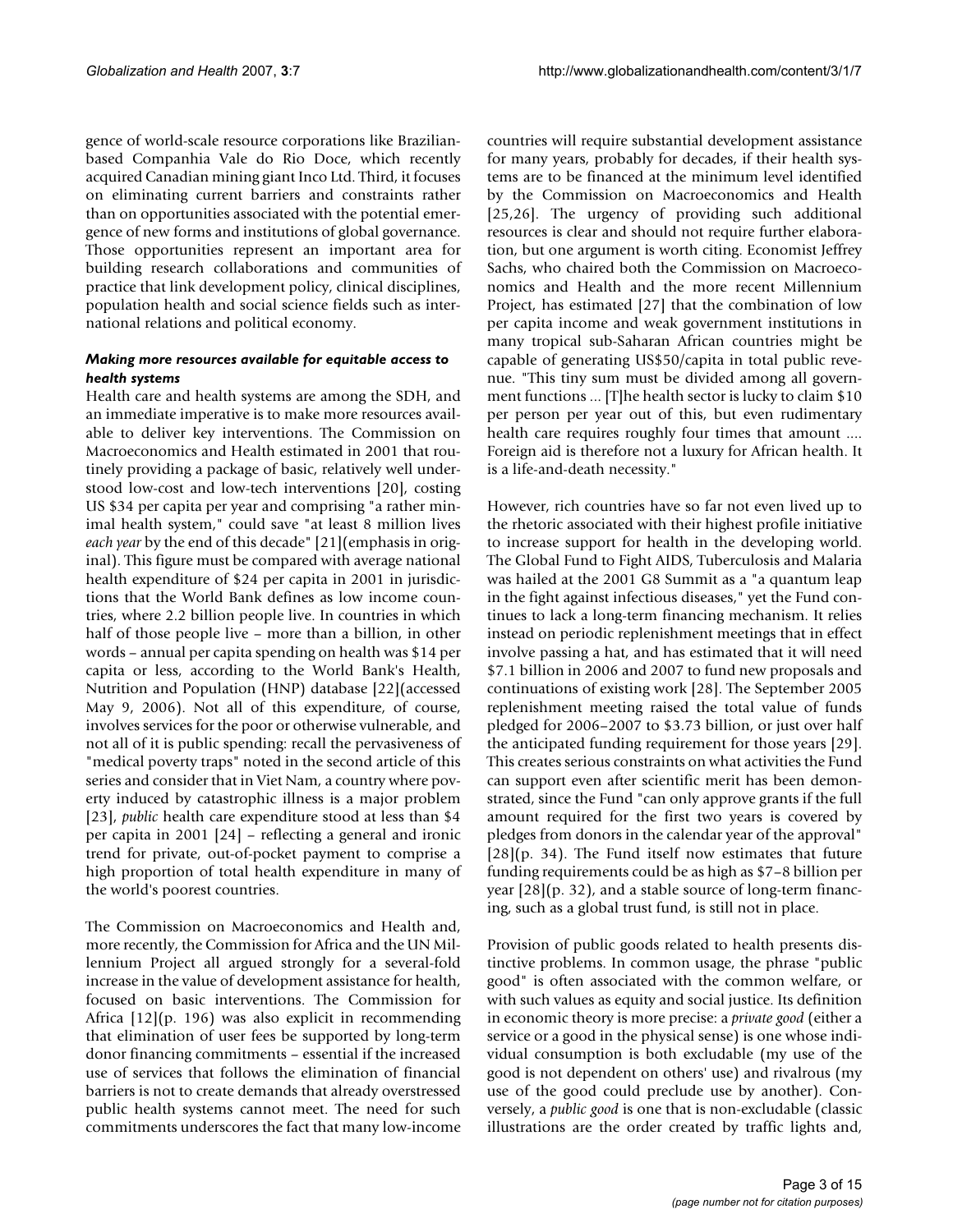from the days before GPS, the safety benefits of lighthouses) and, in pure form, is non-rivalrous (my use of the traffic light, lighthouse or GPS signal in no way impairs your use of it). Few pure public goods exist and public policy choices, which may vary over time, often determine the balance between private and public characteristics of a good [30,31]. Although health itself is not a public good, numerous public goods *for* health exist, including scientific knowledge and communicable disease control. The terminology of global public goods for health (GPGH) is now in widespread use, but a recent WHO research initiative [32] concluded that many public goods for health are in fact regional, rather than global. Malaria control is a case in point [33](p. 23); since malaria is primarily a disease of poor regions, this fact may account for the serious underfunding of or attention to malaria control on the part of the industrialized world [34].

Whether global or regional, many public goods for health, such as communicable disease control (including vaccination) and control of antibiotic resistance, are conspicuously undersupplied in the marketplace, reflecting the "dramatic decay in local and global public health capacity" identified by the United Nations High Level Panel on Threats, Challenges and Change [35]. In theory scientific knowledge is a quintessential public good, yet in practice it is often ring-fenced by mechanisms such as intellectual property rights. This is arguably both cause and consequence of increased reliance on private financing of health research: in 2001, private for-profit companies spent \$51.2 billion on health research, as against \$46.6 billion in public spending  $[36](p, x)$ , but as noted in the second article of this series priorities for privately financed research are more likely to be shaped by anticipated profit than by contribution to reducing the global burden of disease. A further complication arises from the fact that potential for commercialization is an increasingly important consideration for at least some national, publicly financed health research granting agencies. Commercially oriented research priorities are likely entirely to ignore interventions both within and outside the health sector that address disparities in SDH, since such interventions are intrinsically not amenable to commercialization. Thus, it is imperative to develop new mechanisms for financing health research that do not rely on the anticipation of profit and avoid the resulting skewing of priorities; reform of national and international intellectual property regimes is arguably a part of such necessary reforms [37- 39], but just a part (see e.g. [40]).

## *Expanding and improving development assistance*

The need for more resources for health systems and to support provision of health-related public goods is just one argument among many for increasing the value of official development assistance (ODA). ODA is the most visible and conspicuous transfer of resources from rich to poor countries, although it is far from being the single largest contributor to international financial flows. The UN Millennium Project and the UK Commission for Africa each concluded that an approximate doubling of current ODA spending is necessary, although not sufficient, if much of the developing world is to have a chance of achieving the MDGs [12,13]. The Millennium Project report was also noteworthy for recommending major changes in how ODA spending is directed in order to increase its relevance to the MDGs, thereby lending support to long-standing criticisms of aid agencies for providing assistance for specific projects rather than as general budget support and for the multiple reporting requirements they demand of recipients [13](p. 193–210). At their 2005 Summit, the G8 countries committed themselves to an additional \$25 billion in development assistance to Africa by 2010; this commitment can be read as a direct response to the report of the Commission of Africa, which was part of the British Prime Minister's initiative to situate African development as one of the main items on the Summit's agenda. It remains to be seen how effectively the G8 will live up to the Gleneagles aid commitments, and whether the increase will come at the expense of aid flows to other regions of the world, where national-level statistical indicators may be less bleak but poverty and other deficiencies in access to SDH are nevertheless widespread.

Some commentators were and are sceptical about the value of these commitments for a different reason. They argue that domestic governance failures, capacity limitations, and the tendency of African countries in particular toward "neopatrimonial systems of rule" [41] will render such inflows ineffective if not destructive [42,43]. The Commission for Africa and the Millennium Project each examined the evidence and made numerous recommendations for improving the effectiveness with which aid is used to achieve the MDGs and similar objectives, which cannot be reviewed in this series. More importantly though, each initiative directly challenged fashionable scepticism about the value of development assistance, crucially emphasizing *donor* policies and practices as constraints on aid effectiveness. The Millennium Project report further pointed out the irony that "the notion of taking the [Millennium Development] Goals seriously remains highly unorthodox among development practitioners" *because of* a lack of financial support from the industrialized world [13](p. 202). In a direct rejection of received wisdom that weak governance or "absorptive capacity" constraints seriously limit the potential benefits from short-term increases in development assistance, its discussion of Africa concluded that the quality of governance in African countries is comparable to that in other regions with similarly low incomes, noting that "good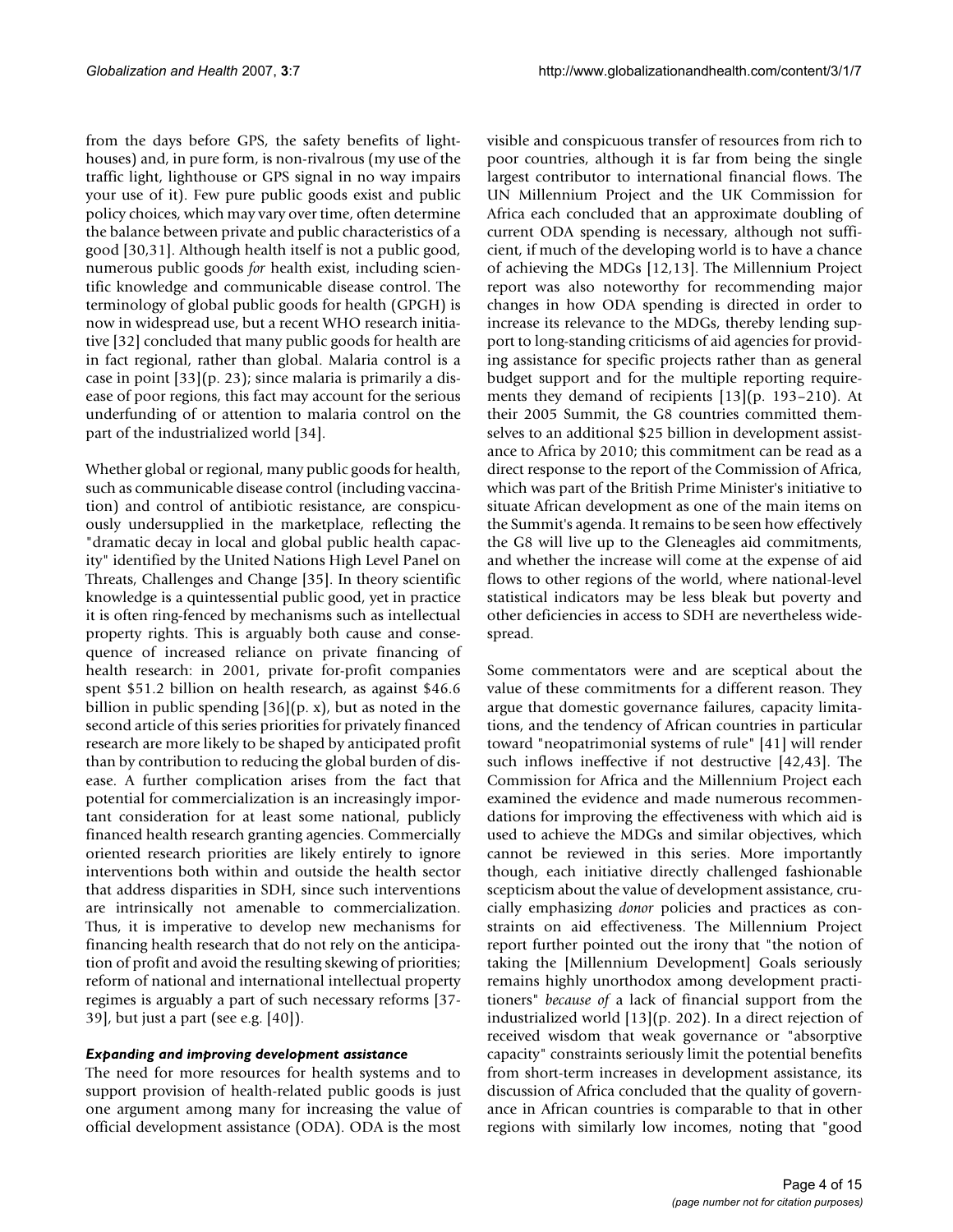governance requires resources for wages, training, information systems, and so forth" [13](p. 146).

Important changes in delivery mechanisms and funding criteria to improve the effectiveness of aid in contributing to health equity can and should be made (see e.g. [44]). However, it is to be hoped that the Millennium Project and the Commission for Africa have decisively shifted the burden of proof to those resisting substantial new ODA commitments to show how meaningful improvements in health equity and access to SDH can be achieved in the absence of such commitments, and to the rich countries to demonstrate mechanisms for making the necessary resources available without compromising their effectiveness through ties to their own economic and strategic interests.

### *Expanding debt relief and taking poverty reduction (more) seriously*

External debt remains perhaps the most serious constraint on aid's effectiveness: " [D]ozens of heavily indebted poor and middle-income countries are forced by creditor governments to spend large parts of their limited tax receipts on debt service, undermining their ability to finance investments in human capital and infrastructure. In a pointless and debilitating churning of resources, the creditors provide development assistance with one hand and then withdraw it in debt servicing with the other" [13](p. 35). In every region of the developing world except sub-Saharan Africa, inflows of development assistance are more than offset by the annual outflow of debt service payments to external creditors (Figure 1), and in sub-Saharan Africa the high percentage of many government budgets accounted for by development assistance means that *any* drain on scarce financial resource to service external debt represents a serious constraint. Over the last ten years, the rich countries have offered gradually increasing levels of debt cancellation to a limited number of the world's poorest countries through the Heavily Indebted Poor Countries (HIPC) initiative. Although debt cancellation for HIPCs has made possible increases in public spending on such basic needs as health and education in several recipient countries [45], many HIPCs have seen only modest decreases in their debt service obligations, and three have actually seen *increases* [46](p. 148). In addition, the eligible countries are not those where a majority of the world's poor people live: many other countries are not statistically desperate enough to qualify, despite high levels of poverty and high external debt burden [47,48]. Both limitations arise from the fact that a "sustainable" debt load has been defined for purposes of the HIPC initiative with reference to a ratio of debt service to annual export revenues, based on what have often turned out to be optimistic projections of export earnings and commodity prices.



**Figure 1** 

Debt service and development assistance, by region, 2000– 2003. Source: World Bank Data from Econstats [http://](http://www.econstats.com/wb/V392.htm) [www.econstats.com/wb/V392.htm](http://www.econstats.com/wb/V392.htm) and [http://www.econ](http://www.econstats.com/wb/V546.htm)[stats.com/wb/V546.htm](http://www.econstats.com/wb/V546.htm); accessed February, 2007).

This debt sustainability criterion was adopted at the insistence of the G7, "balancing the need to include strategic G7 allies and the desire to help keep costs down" [49](p. 17–18). Various refinements of this criterion are now under consideration [46](p. 152–154), but none explicitly incorporates the alternative principle of working backward from the value of government expenditure required to meet basic needs, and only then determining how much (if any) of the public budget can be devoted to debt repayment [50-52]. The Millennium Project echoed many earlier critiques in recommending that: "'Debt sustainability' should be redefined as 'the level of debt consistent with achieving the Millennium Development Goals,' arriving in 2015 without a new debt overhang. For many heavily indebted poor countries this will require 100 percent debt cancellation. For many heavily indebted middle-income countries this will require more debt relief than has been on offer" [13](p. 207–208). Thus, expanding both the availability of debt relief and its value must be a priority from the standpoint of health equity and SDH.

At the 2005 Summit, the G8 committed themselves to increasing the value of debt relief by cancelling all debts owed by HIPCs to the World Bank, IMF and the concessional (i.e., low-interest) arm of the African Development Bank once the relevant countries reach the HIPC completion point. "To reach completion point, countries must maintain macroeconomic stability under a PRGF-supported program, carry out key structural and social reforms, and implement a Poverty Reduction Strategy satisfactorily for one year," after which debt relief is provided by the creditors that have signed up for the HIPC initiative [53](accessed May 13, 2006; PRGF is the Poverty Reduction and Growth Facility, formerly the Enhanced Struc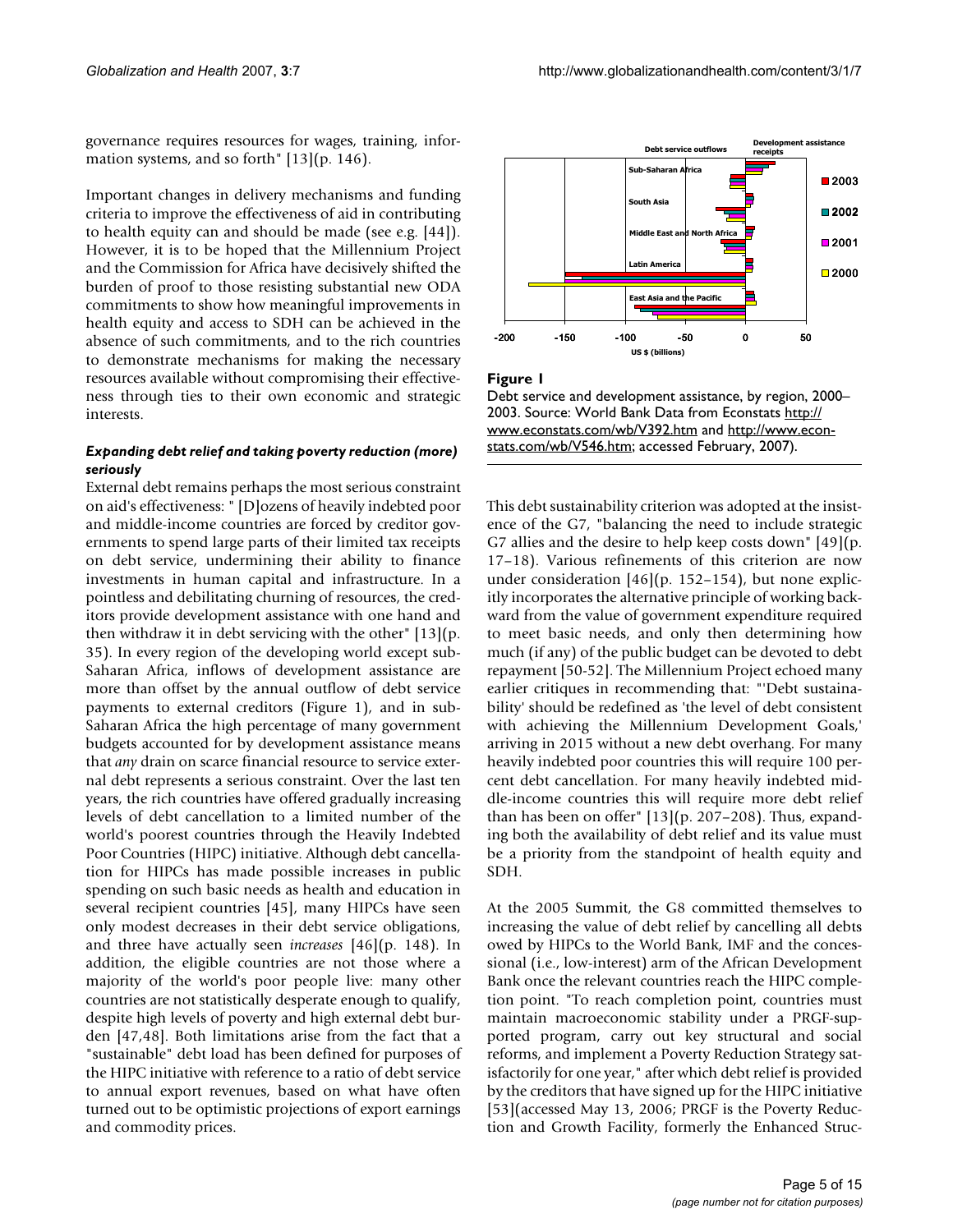tural Adjustment Facility, of the IMF). The 2005 Summit commitment, now formalized as the Multilateral Debt Relief Initiative (MDRI), was a welcome next step, as was a separate partial debt cancellation deal for Nigeria estimated to be worth \$31 billion [54]. However, the reliability of the MDRI commitment is called into question by the fact that as of mid-2005, existing (i.e. pre-Summit) debt cancellation commitments under HIPC were underfunded by approximately \$12.3 billion, and were facing non-participation by many commercial creditors [46](p. 146) Further, additional debt relief under MDRI will be at least partly offset by reductions in development assistance [55], thus repeating the shell game in which development assistance declined substantially in the late 1990s after the start of the original HIPC initiative [56](p. 6–7). Indeed, because development assistance spending for 2005 includes major one-off debt cancellations for Iraq and Nigeria, without further new commitments (which have not yet been forthcoming), overall ODA spending may actually decline in 2006, for which data are not yet available, and 2007 [57].

As noted in the second article of the series, in order to qualify for debt relief under HIPC, national governments have had to prepare Poverty Reduction Strategy Papers (PRSPs) for approval by the World Bank and IMF, and to update them periodically. Although the process offers great potential benefit, in practice direct parallels exist between the PRSP process of qualifying for debt relief and earlier forms of conditionality [58,59]; recent studies confirm the continuity of the macroeconomic principles embodied in PRSPs with the earlier era of structural adjustment [60-62]. For example, PRSPs may include "trade-related conditions that are more stringent, in terms of requiring more, or faster, or deeper liberalization, than WTO provisions to which the respective country has agreed" [63](p. 20). Even if one rejects the position that PRSPs are being used quite cynically as a vehicle to pry open developing country markets, it appears that the lending institutions that demand and assess PRSPs continue to operate on the uncritical presumption that development is best achieved through rapid integration into the global economy, without consideration of economic distribution or health equity impacts.

Further questions about the architecture of development assistance and debt relief involve effects on public health and education budgets of the expenditure ceilings on which the IMF, in particular, is reported to insist as elements of PRSPs and macroeconomic management plans, even when the necessary resources have been committed by external donors. The economic rationale involves limiting inflation and currency appreciation, with the latter viewed with special concern because it could reduce the competitiveness of a country's exports and hence its ability to repay external debts. A 2005 article based on previous research and the field experience of one of the authors identified this constraint as operating in a number of countries including Mozambique, Tanzania and Uganda [64,65]. In response, World Bank and IMF officials argued that Medium-Term Expenditure Frameworks (MTEFs) incorporating public sector expenditure ceilings "are not a reflection of some malign intent," but rather "state what money is available and what programmes are possible within the context of that resource envelope" [66]. They provided no country-specific evidence to counter the argument that such expenditure ceilings are compromising national governments' ability to meet basic needs. Subsequent analyses [65,67] have strengthened the case against expenditure ceilings. A full assessment is difficult given the lack of transparency and the asymmetrical nature of relations between the IMF and national governments. Nevertheless, it is clear that the IMF approach does not reflect a willingness to revisit past policy choices and address present-day asymmetries in resources and bargaining power that together determine "what money is available" to a particular society or national government: say, one in sub-Saharan Africa trying to deal simultaneously with declining commodity prices, the impact of the HIV-AIDS epidemic, and the legacy of capital flight facilitated by hospitable financial centres in the developed world.

Finally, it is important to challenge the legitimacy of external creditors' financial claims when they involve repayment of funds lent to governments that systematically looted the public treasury or used public funds (including those supplied by external borrowers) for domestic repression in order to maintain power. Pogge [68] questions the legitimacy of these debts on ethical grounds, since the international community need not have permitted violently repressive or larcenous rulers to borrow against the assets and future earnings of their subjects, which is what they did in many cases. Other commentators have similarly questioned whether "odious debts" are collectible as a matter of international law [69,70]. The international community remains obstinate in its failure to confront this question, which needs to be explored with special urgency in cases where the imperative of repaying external creditors threatens to conflict with domestic public expenditure priorities related to health equity and SDH. In our view, and that of other commentators on debt issues [47,52,71,72], the latter must always take priority, and the onus is now on the industrialized countries individually and collectively to develop concrete policy responses.

## *Making trade policy development-friendly*

Something close to a new conventional wisdom has grown up around the relation between trade and develop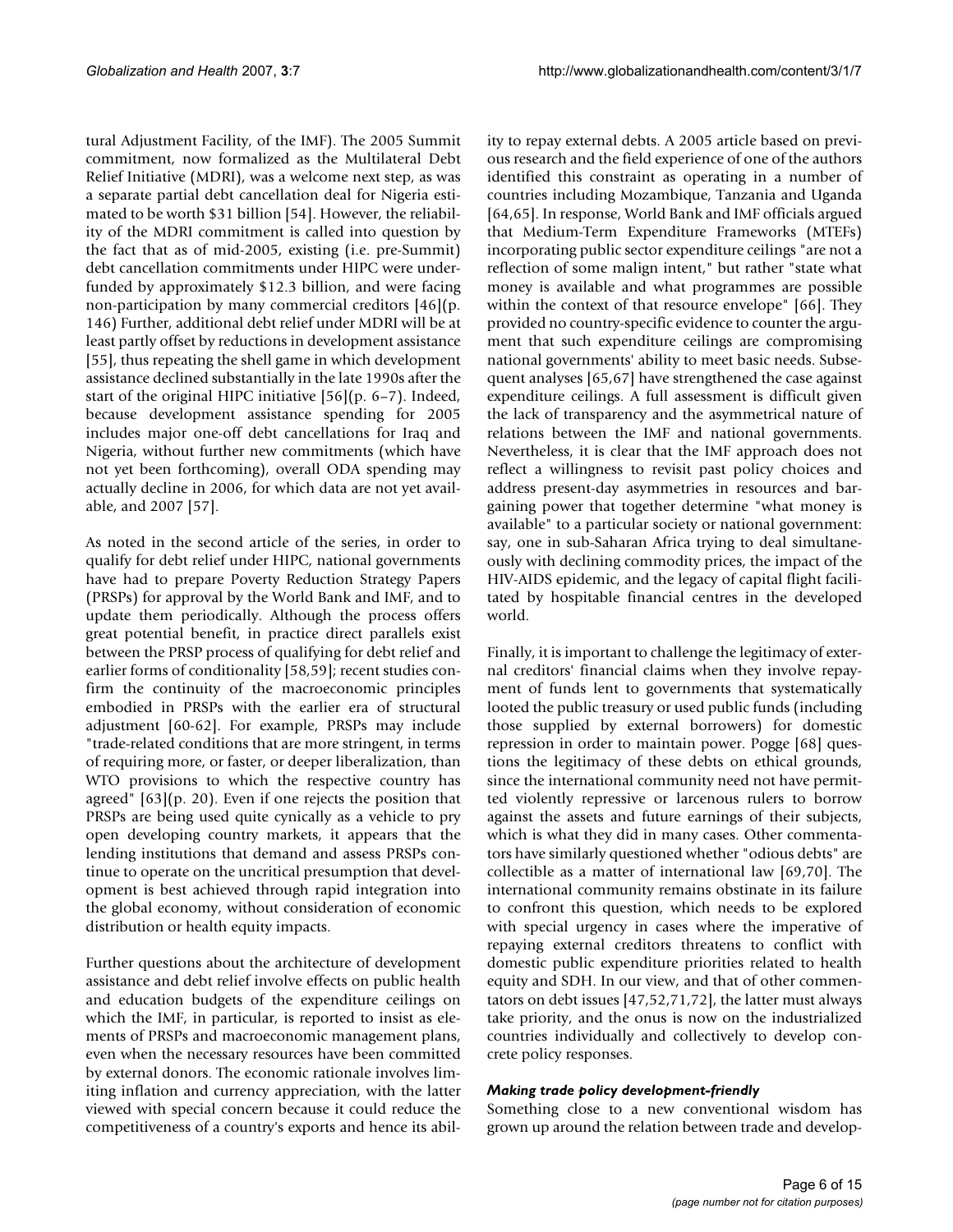ment. Organizations otherwise as divergent in their perspectives as Oxfam and the World Bank apparently agree on the value to developing economies, especially the world's poorest countries, of access to industrialized world markets – sometimes citing figures to the effect that annual gains from complete liberalization of trade would amount to several times the value of development assistance [73,74]. Because markets for agricultural commodities are economically critical for many developing countries agricultural subsidies, which simultaneously lower prices within the borders of the producing country and enable producers to export at artificially low prices, are a special concern. So, too, is the continuing use of tariff escalation on high value-added or manufactured exports from poorer nations by industrialized countries, in contrast to low or zero tariffs on raw commodity exports. Improved access to developed country markets for manufactured products could yield very substantial income gains for the developing world [75,76], although estimating the value of potential markets lost to developing country producers as a result of subsidies and trade restrictions is fraught with difficulty [77].

Birdsall and colleagues [78] question the new conventional wisdom. They argue, unfortunately without supporting documentation, that the effects of agricultural subsidies on international prices of commodities such as cotton are far too small to affect the competitiveness of developing country producers in their own or export markets. While reserving judgment on this argument, it must be acknowledged that the relations between agricultural subsidies as defined and prospects for development are more complicated than acknowledged by many participants in the debates [77,79,80]. Although improved market access may increase the incomes of developing country agricultural producers who are already part of the cash economy, it is likely to have little benefit for larger numbers of producers who are primarily oriented toward subsistence, with occasional local market sales – the problem of "two agricultures" [80]; see also [81]. The entire issue of agricultural trade and SDH requires "a more fine-grained approach, which would differentiate among crops and countries" [82](p. 45). In the aftermath of the collapse of WTO negotiations in July, 2006 because of failure to make progress on agricultural subsidies, that prospect is perhaps more remote than ever.

Apart from the specifics of agricultural trade, multiple ironies surround the relation between contemporary trade policy priorities and the ability of developing countries to meet basic needs related to SDH. At a theoretical level, "the arguments advanced in favour of trade liberalization as a way of facilitating learning and productivity growth call for support and protection in the early stages of large scale, specialized enterprises, not full exposure of them to

foreign competition" [75](p. 10). This strategy was adopted, with variations, by countries such as China, Korea and Vietnam that are now held up as exemplars of the benefits of globalization: they opened up their markets to imports selectively as their previously protected industries matured, and adopted intellectual property regimes that favoured domestic producers, just as European and North American countries had done a century earlier [78,83,84]. Not only current bilateral and multilateral trade agreements but also informal pressure from the industrialized world may now preclude similar development strategies by later industrializers [85,86]: the reason economist Ha-Joon Chang refers to the trade policy stance adopted by the industrialized countries as "kicking away the ladder."

Two examples suffice to show the importance of this dynamic for development – and thus, by implication, for SDH. First, as noted earlier PRSPs have been used as a source of leverage for import liberalization, without considering impact on countries' ability to meet basic needs related to health. Second, provisions for Special and Differential Treatment (SDT) have been a feature of the world trading regime since the early postwar years; they embody recognition of the distinctive needs of countries at vastly different stages of economic development. However the SDT provisions in the General Agreement on Tariffs and Trade (GATT) were seriously weakened, in terms of their value for developing economies, with the advent of the WTO. Intense lobbying by African and Asian countries led to a commitment by WTO members in 2001 to review "all Special and Differential provisions...with a view to *strengthening* them and making them more precise, effective and operational" [87](¶44, emphasis added). But what should count as strengthening? The fundamental question is whether SDT provisions should be considered temporary measures to facilitate the integration of developing economies into today's trade policy regime, or whether "the bottom-line question for the WTO should be what it can do to facilitate development, not what it is willing to allow to ease adjustment" [88](p. 300). This issue remains unresolved, and arises even more acutely with respect to the proliferation of bilateral and regional trade negotiations and agreements [89](pp. 27–56). In such negotiations and relationships, disparities in bargaining power and resources may be even more glaring than at the WTO. As a result, "WTO-plus" provisions emerging from these settings may vitiate whatever gains in terms of market access and domestic policy flexibility that developing countries are able to secure within the WTO framework [90]. This is a special concern given the likelihood that bilateral and regional negotiations will become even more important following the events of July 2006.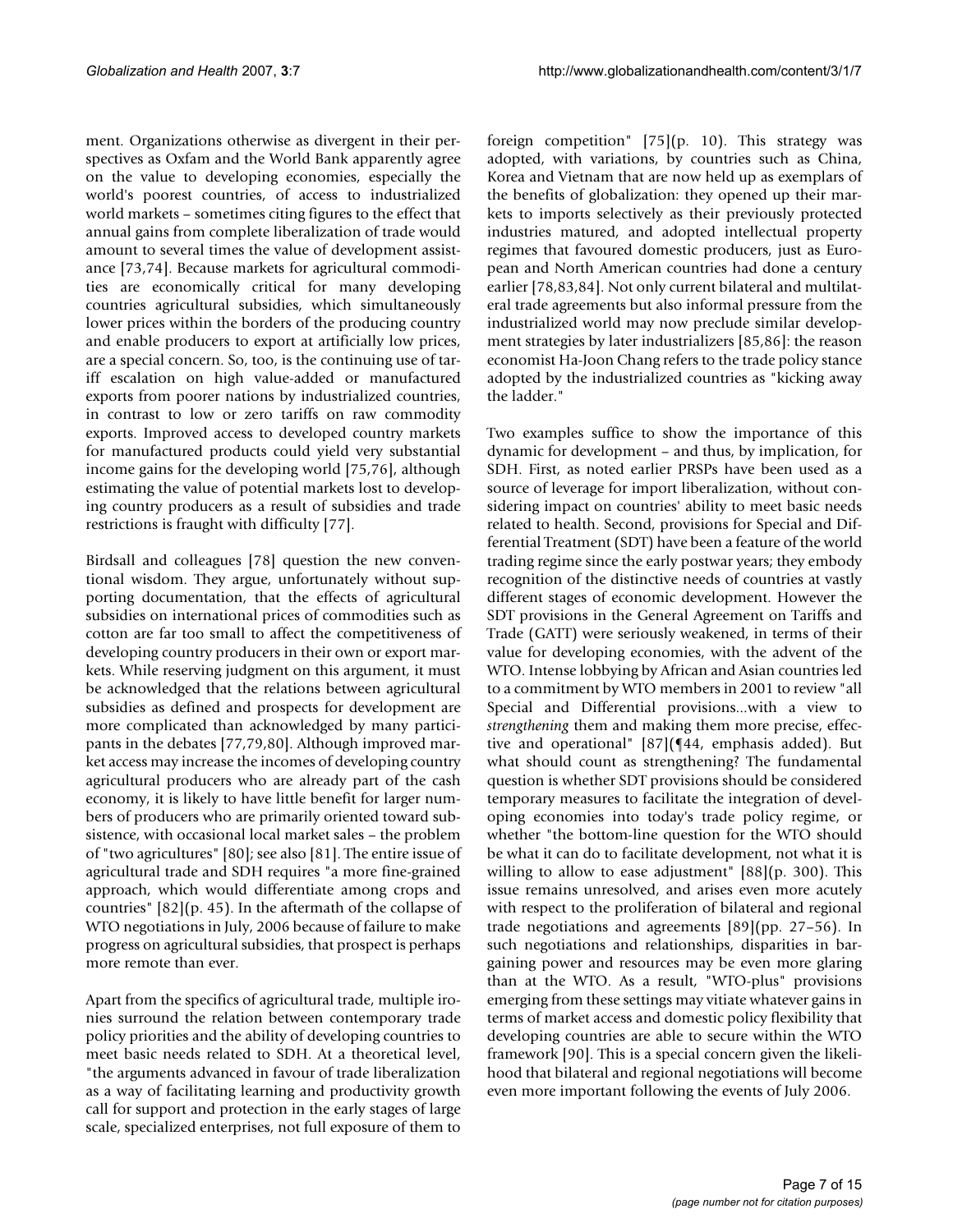## *Treating health as a human right: What does that mean?*

The international body of human rights law, starting with the 1948 Universal Declaration of Human Rights, includes various provisions related to health and SDH. These include Article 25 of the Universal Declaration of Human Rights, Article 24(1) of the Convention on the Rights of the Child (1989/90), Article 5(e)(iv) of the Convention on the Elimination of All Forms of Racial Discrimination (1965/1969) and Articles 11(f) and 12 of the Convention on the Elimination of All Forms of Discrimination Against Women (1979/1981). Most notably, Article 12 of the International Covenant on Economic, Social and Cultural Rights proclaims "the right of everyone to the enjoyment of the highest attainable standard of physical and mental health," and obligates States Parties to ensure "provision for the reduction of the stillbirth-rate and of infant mortality and for the healthy development of the child; the improvement of all aspects of environmental and industrial hygiene; the prevention, treatment and control of epidemic, endemic, occupational and other diseases; and the creation of conditions which would assure to all medical service and medical attention in the event of sickness." (The United States has not ratified this Convention.) Although state obligations are limited to the progressive realization of the human right to health in the context of their "available resources" (Article 2), all states must show measurable progress towards its full realization. Assessing the extent of such progress requires evidence of effort to reach health goals, and of empirically grounded links between social and economic policy and health status trends within and between states.

In 2000 the UN Committee on Economic, Social and Cultural Rights issued General Comment 14 on Article 12, which both clarified the scope of the right to health and identified the obligations of states parties to respect, protect and fulfil the right [91]. General Comment 14 interpreted the right to health as an inclusive right that encompasses not only timely and appropriate health care, but also key underlying health determinants, including "access to safe and potable water and adequate sanitation, an adequate supply of safe food, nutrition and housing, healthy occupational and environmental conditions, and access to health-related education and information, including on sexual and reproductive health" (¶11). It further identified "core obligations" that include ensuring access to health facilities, goods and services on a non-discriminatory basis; to ensure access to minimum essential food and freedom from hunger; to ensure access to basic shelter, housing, sanitation and potable water; to provide essential drugs as defined by the World Health Organization Access Programme on Essential Drugs; and to adopt and implement a national public health strategy (¶43). It described the Article 12 obligations related to maternal and child health, industrial hygiene, and disease prevention and control as "obligations of comparable priority" (¶44). (For explication of Article 12 and General Comment 14, see [92-98].)

What would public policies that recognize health as a human right look like, and what might they mean for SDH? The question can usefully be considered in terms of potential impacts of trade policy on access to SDH. The United Nations' Special Rapporteurs on globalization and human rights concluded that "it is necessary to move away from approaches that are ad hoc and contingent" in ensuring that human rights are not compromised by trade liberalization [99](¶25). A more extensive inquiry was conducted by the Special Rapporteur on the Article 12 right to health (appointed in 2002, reappointed for a second term in 2005), whose first report adopted an expansive approach that links poverty reduction and the right to health [93]. A more recent report, dealing specifically with the WTO, found that "the progressive realization of the right to health and the immediate obligations to which it is subject, place reasonable conditions on the trade rules and policies that may be chosen"  $[94]$ ( $[24]$ ). Consequently, the report recommended *inter alia* "that urgent attention be given to the development of a methodology for right to health impact assessments in the context of trade" [94](¶74) – a challenge that is best viewed as part of the larger imperative of balancing the inherently commercial objectives of trade agreements with other social objectives such as poverty elimination [100].

WHO research has found that litigation to establish access to essential medicines as an actionable human right can succeed, mainly in situations where constitutional provisions entrench the right to health and/or acknowledge the primacy of international human rights agreements with respect to domestic policies and legislation [101]. The cases studied did not involve the provisions of trade agreements, although the intellectual property provisions of the Agreement on Trade-Related Aspects of Intellectual Property (TRIPs) remain central to debates about access to essential medicines despite a WTO interpretation that apparently offers flexibility with respect to compulsory licensing and parallel imports [102-107]. Neither did they address the more challenging question of how the right to health can be used to secure more equitable and widespread access to SDH such as adequate nutrition or safe water, which is specifically addressed in one of the MDG targets.

Indeed, the availability of safe water has often been reduced for the poor or otherwise vulnerable when costs rose as a consequence of privatization or the implementation of cost recovery measures [108-112]. Because it is essential to health, " [t]here are compelling arguments for viewing access to water as a human right," and water as a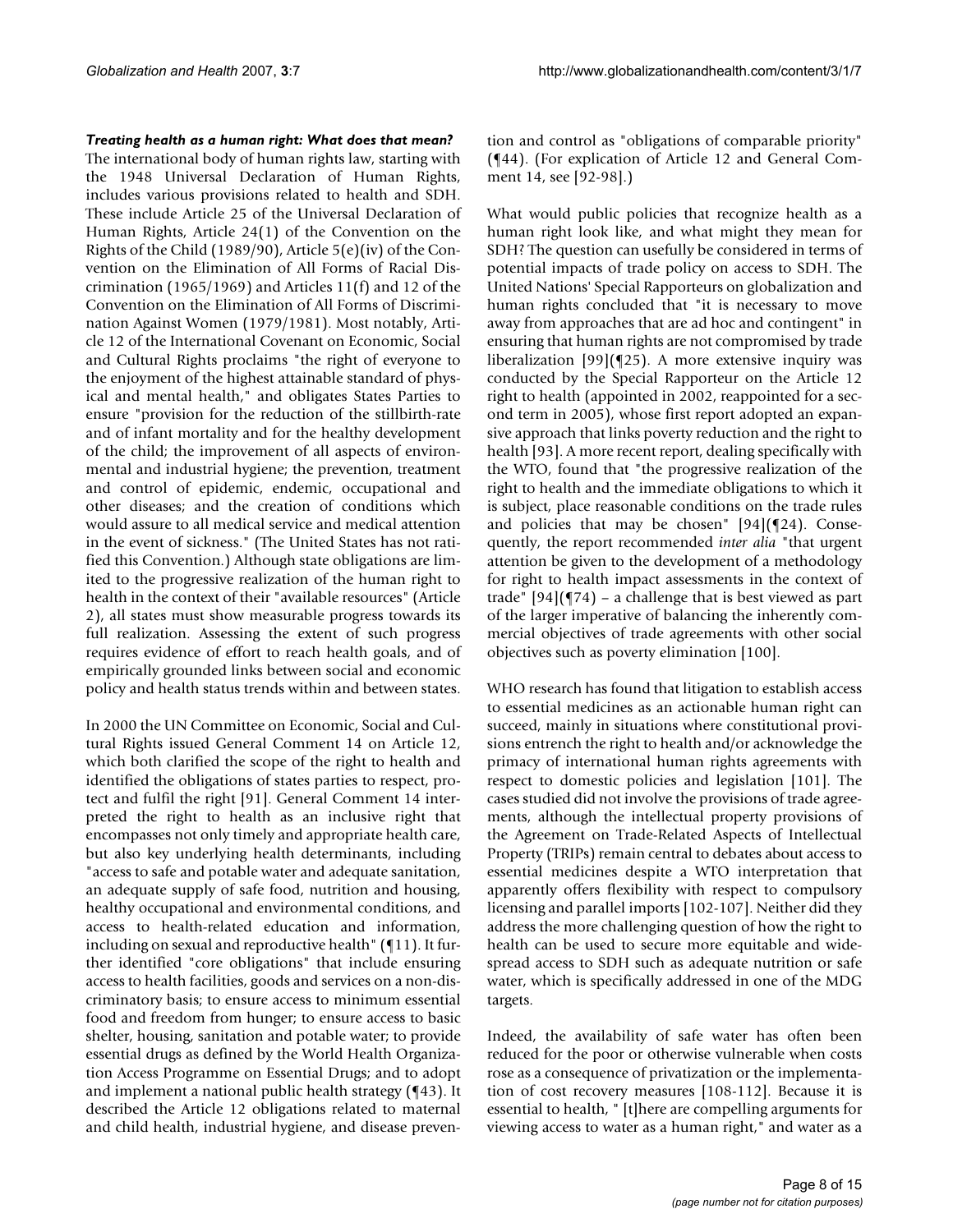good whose commodification and commercialization should be limited [113](p. 567). On the other hand, this position is far from universally accepted; "the struggle persists because of reluctance among powerful players to acknowledge that principles of social and economic justice must not be sacrificed for reasons related to wider political economy" [113](p. 568). In another example with potentially far-reaching policy relevance, Hammonds and Ooms [97] have argued that many policies pursued by the World Bank, including expenditure ceilings and some aspects of loan conditionalities, lead to violations of member countries' obligations related to the right to health. How would this claim be adjudicated, and how would conclusions be implemented? These questions underscore the importance of a lack of implementation mechanisms – an issue that is unlikely soon to be resolved. Thus, the right to health as a counterweight to the priorities of the global marketplace offers important opportunities, but also formidable conceptual and practical challenges.

## *The need to protect and expand "policy space"*

"Policy space" has been defined as "freedom to choose the best mix of policies possible for achieving sustainable and equitable economic development given [developing countries'] unique and individual social, political, economic and environmental conditions" [114]. The concept is most often invoked with respect to how trade agreements constrain economic policy choices [100,115-117]. However, the effects of trade policy commitments on national policy space are not limited to those associated with the actual texts of trade agreements. For example, once such agreements have facilitated the reorganization of production across multiple national borders, governments' policy space is subsequently limited by the ability of a parent or lead firm to play off subsidiaries or independent contractors in multiple national jurisdictions against one another in order to minimize costs and maximize productivity. The effect of US retail giant Wal-Mart's procurement practices on suppliers in the developing world is sometimes cited as a case in point [118], but this is arguably just an especially conspicuous example of a dynamic and a concentration of power that is intrinsic to buyer-driven commodity chains [119-121].

Liberalization of financial markets enhances the power of the owners of financial assets relative to governments because of the (often implicit) threat of disinvestment. This process is familiar from the role of bond markets and credit rating agencies in defining the risks (to investors, not necessarily to residents of the country in question) associated with a particular government's policies, and therefore determining the interest rates bondholders will demand [122-124]. Fiscal discipline is also exercised in other ways; the implications for policies related to SDH

can be understood starting from the premise that even when sustained economic growth is achieved, it cannot be assumed that gains from growth will be widely shared in ways that reduce poverty and other forms of vulnerability. Explicitly redistributive policies may be necessary.

As an illustration of this point, a recent study constructed alternative scenarios of progress by 18 Latin American and Caribbean countries – a region of the world where inequality is among the highest, on a variety of dimensions [125] – toward the MDG of reducing extreme poverty by 50 percent between 1990 and 2015. The study found "that even very small reductions in inequality can have very large positive impacts in terms of poverty reduction. For most countries considered, a one- or two-point reduction in the Gini coefficient," which is a standard measure of income inequality across an entire society, "would achieve the same reduction in the incidence of poverty as many years of positive economic growth" [126](p. 13). This represents an application at the country level of the New Economics Foundation's insight about the relative ineffectiveness of growth in reducing poverty worldwide, discussed in the second article of the series. In other words: *even a little economic redistribution could go a long way* toward reducing inequalities in access to SDH, especially if redistributive policies were combined with carefully designed publicly financed health system and educational interventions.

The nature of redistributive policies is that someone within the borders of the nation-state in question has to pay for them. The constraint on policy space that arises from the need to raise tax revenues to finance such measures, once again in the Latin American context, is succinctly described by Williamson, codifier of the "Washington consensus" on development policy [127] which throughout the 1990s focused on domestic deregulation and rapid integration of national economies into the global marketplace. " [I]t would not be practical," writes Williamson, "to push this very far, because too many of the Latin rich have the option of placing too many of their assets in Miami" [128]. The operation of this constraint is not limited to Latin America: financial deregulation and the increased mobility of financial assets have enabled the propertied worldwide to join "a sort of global, cross-border economic electorate, where the right to vote is predicated on the possibility of registering capital" [129](p. 40).

Evidence that interjurisdictional competition has already reduced fiscal capacity and constrained the ability of governments to increase the progressivity of taxation and improve the effectiveness of tax collection is inconclusive [130-132]. The former Chief of the IMF's Public Finance Division has predicted that this constraint will clearly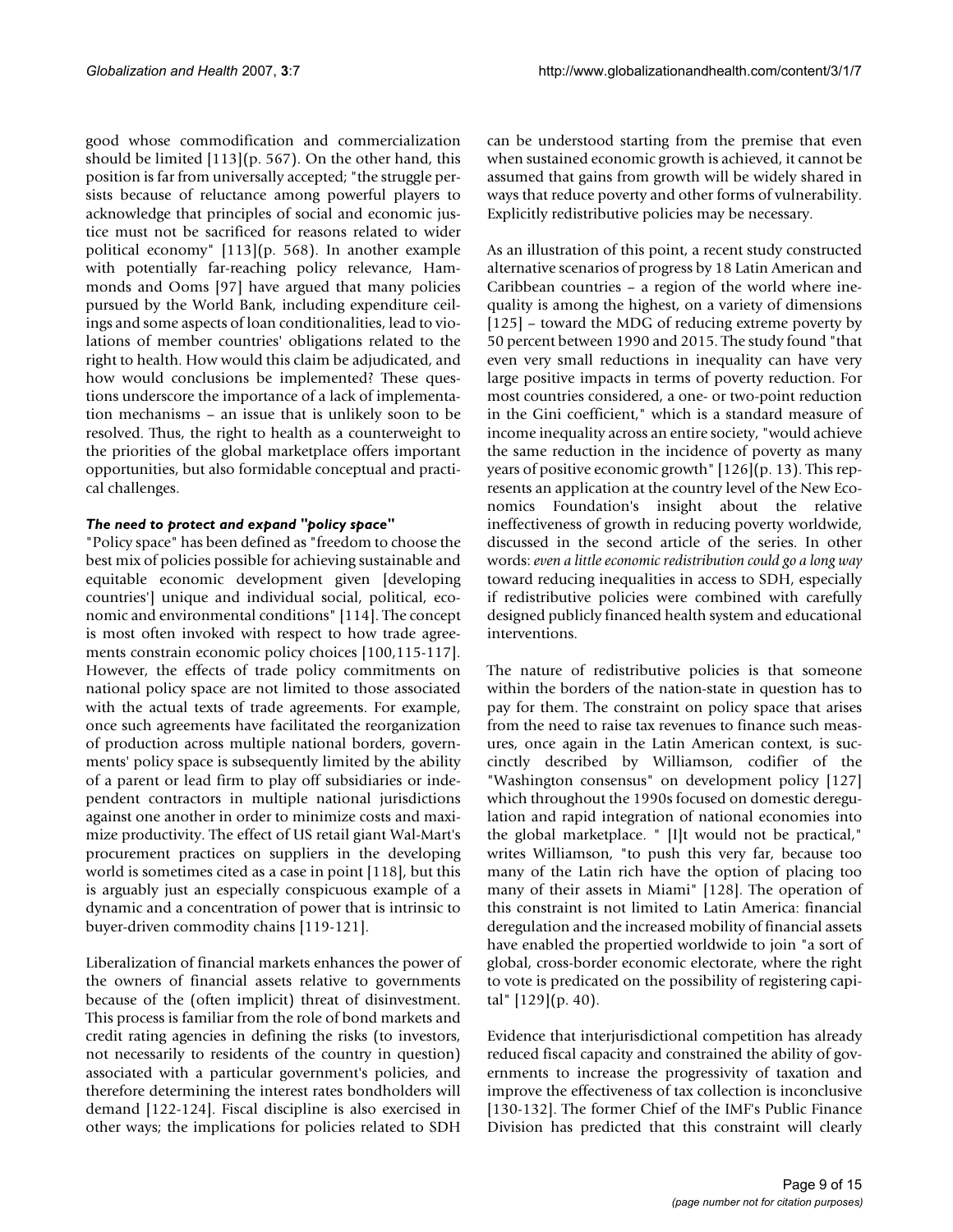arise in the future [133]; he has identified several "fiscal termites" including inability to tax financial capital, accounting flexibilities associated with intrafirm trade across national borders, the proliferation of derivatives and hedge funds, and the cross-border mobility of high income earners [134] that will limit fiscal capacity and start chewing on the foundations of tax systems in countries rich and poor alike (see also [135,136]). For some observers, the ideal remedy would be multilateral agreement on the creation of a system for global taxation and redistribution of resources across national borders, such as the long-standing proposal for a tax on currency transactions – the "Tobin tax" – or more recent proposals for taxes on carbon emissions or air travel [137-141]. France has now adopted a tax on air tickets, the progressivity of which is maintained by a much higher tax on business class tickets, with proceeds dedicated to supporting purchase of drugs to treat AIDS, tuberculosis and malaria in developing countries [142]; 13 other countries have signed on to this proposal [143]. It remains to be seen whether the existence of this levy will create a political obstacle to increasing development assistance from general revenues in the industrialized world, and such purpose-specific funds are no substitute for the larger scale global redistribution that some would argue is ethically imperative.

This necessarily brief discussion suggests a rather bleak conclusion. Redistributive policies of various kinds are likely to be needed to reduce health inequities within and between countries. Globalization tends to be associated with a long-term trend toward increasing economic inequality and increasing attachment to markets as a mechanism for allocating resources and setting policy priorities. At the same time, globalization generates constraints on the ability of national and sub-national governments to implement the policies that would mitigate or compensate for those impacts. Identifying 'success stories' of effective interventions is therefore especially important. However, it must to be asked whether the interventions in question are genuinely improving health equity, or are simply undoing some of the damage done by integration into the global marketplace, and how sustainable they are in view of pressures toward (for example) labour market flexibility and tax competitiveness.

Because of the limited universe of case studies (how many governments in the world have actively and aggressively been concerned with reducing health inequity?) and the associated need to rely on counterfactuals (what would have happened if they had been more concerned?), much is not known about the policy space for measures to reduce health equity by way of addressing the social determinants of health. Scenario construction and analysis may be the best way of reducing this knowledge gap, and

it is a central element in a multi-year team project on globalization and health disparities in major Canadian metropolitan areas that is now getting under way. The authors are respectively principal investigator and co-investigator on this study, which involves an additional 18 co-investigators from a total of 10 universities, as well as a number of collaborators and consultants from civil society organizations.

## *Conclusion: SDH and values for the global community*

Jeffrey Sachs has noted that "in a world of trillions of dollars of income every year, the amount of money that you need to address the health crises is easily available in the world" [144](p. 3). Scarcity of resources, in any absolute sense, is not the issue. Rather, the issue is one of whether and how resources necessary to meet the basic needs of the world's majority will be mobilized rapidly and effectively.

Studying the key elements of contemporary globalization leads one to contrast two fundamentally distinct visions of the future, which often are only implicit in policy discussions and are presented here in stylized form.

In the first vision, individuals, households, and national economies have to 'earn their keep' in the global marketplace. This offers major opportunities for some, and major risks – exemplified by long-term unemployment, economic insecurity and marginalization, and catastrophic illness – for others. This vision does not preclude social policy interventions, but they must be justified in terms of the return on investment. Investing in health (the mantra of the Commission on Macroeconomics and Health) is defended with reference to evidence of the payoffs in improving the ability of individuals, households and societies to compete in the global marketplace. The triages that are implicitly accepted in the vocabulary of investing in health in developing countries have received too little attention from development and population health researchers.

More broadly, this first vision redefines social protection as "social risk management," in the words of a World Bank strategy document advocating "a new conceptualization of social protection that is better aligned with current worldwide realities" [145](p. 1, 9). The initial presumption is that " [i]n an ideal world with perfectly symmetrical information and complete, well-functioning markets, all risk management arrangements can and should be market-based (except for the incapacitated) [145](p. 16). The fundamental task of social policy is redefined in radically individualistic terms, as helping households "to smooth their consumption patterns" in response to exogenous events ranging from natural disasters to financial crises [145] (p. vii-ix). Governmental intervention to help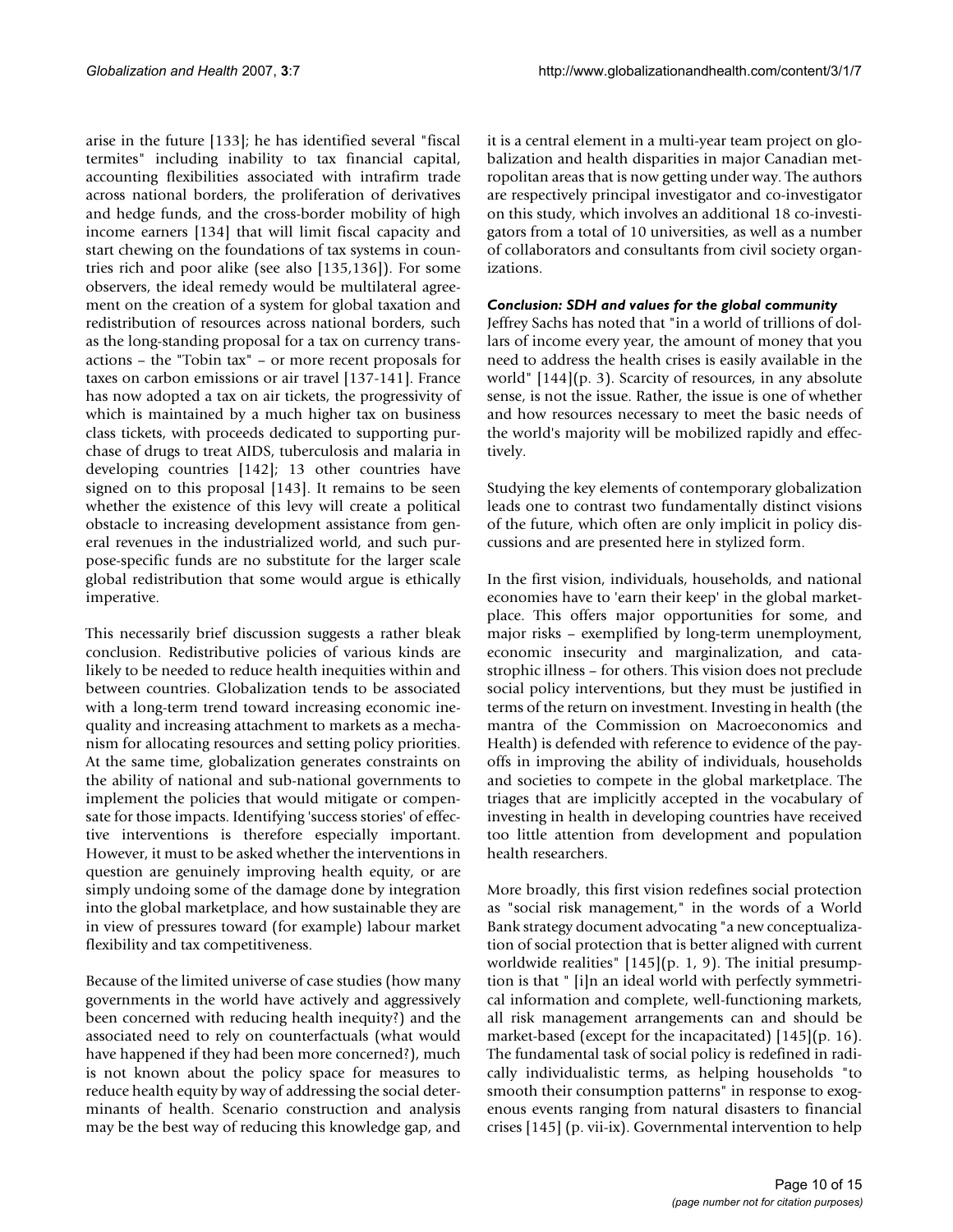the non-incapacitated poor is justified only when "market failures" result from the fact that the poor "are more vulnerable than other population groups because they are typically more exposed to risk and have little access to appropriate risk management instruments" [145] (p 10). Because the norms of the market are taken as given, no attention is paid either to normative considerations of social justice or to the empirical question of how (for example) promotion of trade liberalization and financial integration has facilitated capital mobility in search of lower production costs, thereby allowing investors to *create* the "worldwide realities" that are invoked to justify a new generation of domestic social and economic policies to integrate people and countries into the global marketplace.

The second vision seeks to blunt the negative impact of the emerging global marketplace. This vision, which lacks codifiers as authoritative and well financed as institutions like the World Bank, incorporates such perspectives as:

o Institutionalized recognition of at least minimal access to the material prerequisites for health as a human right, with corollary claims against available resources;

o the call of the International Labour Office's World Commission on the Social Dimensions of Globalization for a new form of globalization that recognizes social obligations and incorporates new institutions for global governance [146];

o the reference by international relations and human rights scholar Richard Falk [147] to "a regulatory framework for global market forces that is people-centred rather than capital-driven" (p. 18);

o the invocation by Michael Marmot, now Chair of the Commission on Social Determinants of Health, of "public policy based on a vision of the world where people matter and social justice is paramount" [148](p. 1099); and

o despite its conceptual shortcomings, the idea of a "global social contract" analogous to the social contract within industrialized countries that supports contemporary welfare states [16].

The formidable barriers to implementing the second vision we have identified can be understood, in part, by unpacking the social contract analogy. A long and sometimes violent history of political conflicts (notably, but not exclusively, between capital and labour) preceded the implicit contract that underpins many contemporary welfare states and legal frameworks for industrial relations.

Those conflicts were resolved, and the implicit contracts forged, in a context where national boundaries largely defined the options available to all parties. Today, given the shifts of bargaining power that have accompanied the emergence of contemporary globalization, it is not certain that (for instance) investors with the option of capital flight or the managers of transnational corporations would see the need for such contracts ... and they are meanwhile unravelling domestically in many highincome welfare states, especially Anglo-American ones (see e.g. [149,150]).

Another set of barriers to implementation in the context of trade policy has been identified by Stiglitz & Charlton [18], who noted that living up to the rhetorical identification of the multilateral negotiations that began in 2001 as a "development round" was likely to require "a fundamental departure from the system of mercantilism," driven by considerations of national interest or by the economic interests of particularly powerful economic actors within nations (p. 496). The apparent collapse of WTO negotiations in July 2006 underscored the magnitude of that departure, and the generic difficulty in using what is essentially an ethical argument in matters of international relations. However, the alternative to the use of such arguments in support of economic, social and foreign policies that are conducive to health equity and improving the social determinants of health is the implied position that growth through marketization will benefit everyone in the long term and whatever health damage occurs in the interim must be accepted as the price of progress. Stated in this manner, the position makes consideration of issues of distributive justice unavoidable – hence, returning us to the concept of health equity with which the series of articles began.

This discussion suggests a provocative parallel: in both trade policy and human rights, institutions and norms of global governance have emerged. A crucial difference between the two is that no multilaterally agreed upon implementation and enforcement mechanisms exist with respect to human rights that are even roughly comparable to dispute resolution procedures under trade agreements. Exploring the political possibilities for developing such mechanisms organized around the right to health, or some alternative concept that embodies a comparable challenge to the norms of the global marketplace, would require an additional article (or series of articles). The task remains urgent, and we conclude by quoting an axiom about contemporary globalization that applies among as well as within nations: "At the very least ... those who stand to benefit from the process should be expected to agree to provide systematic and substantial assistance to the victims, presumably via government channels, and supported liberally by the wealthier communities. If that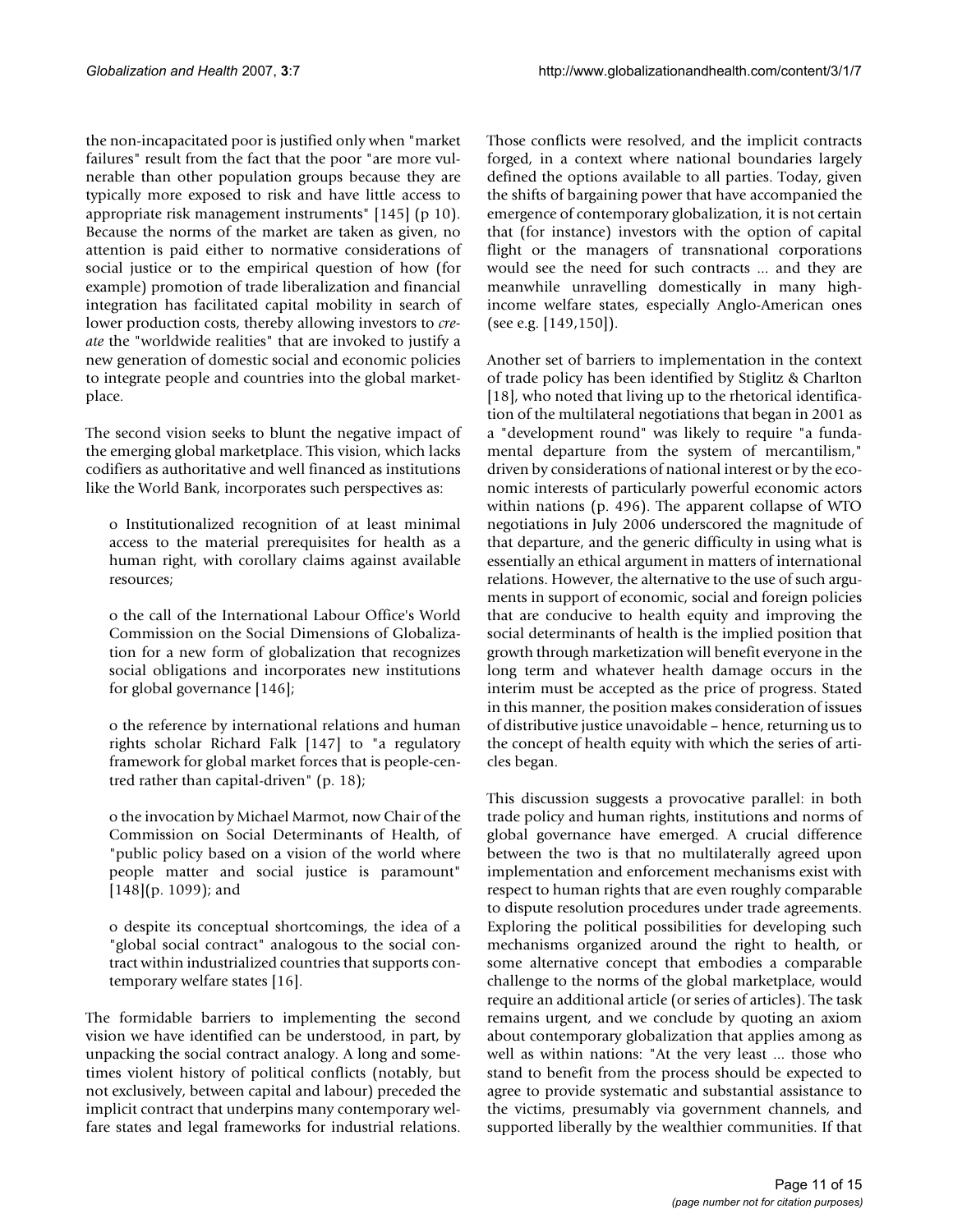is not acceptable politically, there is surely little that can be said convincingly in support of a contention that the suffering of the victims will be justified by the promised future benefits to their descendants" [151] (p. 430).

#### **Competing interests**

The author(s) declare that they have no competing interests.

#### **Authors' contributions**

The authors contributed equally to the conception and design of the study; acquisition, analysis and interpretation of data; and drafting of the manuscript. Both authors have read and approved the final manuscript.

#### **Acknowledgements**

A much earlier version of this series of articles was prepared in Spring, 2005, as part of the process of selecting the Knowledge Networks that support the WHO Commission on Social Determinants of Health. The authors are, respectively, chair and "Hub" coordinator for the Globalization Knowledge Network. Comments from members of that Network, participants in the World Institute for Development Economics Research conference on Advancing Health Equity in September, 2006, and a total of nine external reviewers have substantially improved this series of articles. Initial research funding was provided through a contract with the World Health Organization's Commission on Social Determinants of Health, and subsequent funding through a contribution agreement between the University of Ottawa and the International Affairs Directorate of Health Canada. However, all views expressed are exclusively those of the authors. The articles are not a policy statement by the Knowledge Network and do not represent a position of the Commission on Social Determinants of Health, the WHO or Health Canada. Funding agencies had no role in the study's design, the collection of data or the interpretation of results.

#### **References**

- 1. Pogge T: **Priorities of Global Justice.** *Metaphilosophy* 2001, **32:**6-24.
- Szreter S, Mooney G: Urbanization, mortality, and the stand**ard of living debate: new estimates of the expectation of life at birth in nineteenth-century British cities.** *Economic History Review* 1998, **51:**84-112.
- 3. Szreter S: **Economic Growth, Disruption, Deprivation, Disease, and Death: On the Importance of the Politics of Public Health for Development.** *Population and Development Review* 1997, **23:**693-728.
- 4. Szreter S: **Health and Security in Historical Perspective.** In *Global Health Challenges for Human Security* Edited by: Chen L, Leaning J, Narasimhan V. Cambridge, MA: Global Equity Initiative, Asia Center, Harvard University; 2003:31-52.
- 5. United Nations: **UN Millennium Development Goals.** [[http://](http://www.un.org/millenniumgoals/goals.html) [www.un.org/millenniumgoals/goals.html](http://www.un.org/millenniumgoals/goals.html)].
- 6. Pogge T: **The First United Nations Millennium Development Goal: a cause for celebration?** *Journal of Human Development* 2004, **5:**377-397.
- 7. UN Millennium Project Task Force on Improving the Lives of Slum Dwellers: *A Home in the City* London: Earthscan; 2005.
- 8. Moser KA, Leon DA, Gwatkin DR: **[How does progress towards](http://www.ncbi.nlm.nih.gov/entrez/query.fcgi?cmd=Retrieve&db=PubMed&dopt=Abstract&list_uids=16284209) the child mortality millennium development goal affect ine[qualities between the poorest and least poor? Analysis of](http://www.ncbi.nlm.nih.gov/entrez/query.fcgi?cmd=Retrieve&db=PubMed&dopt=Abstract&list_uids=16284209) [Demographic and Health Survey data.](http://www.ncbi.nlm.nih.gov/entrez/query.fcgi?cmd=Retrieve&db=PubMed&dopt=Abstract&list_uids=16284209)** *BMJ* 2005, **331:**1180-1182.
- 9. Gwatkin DR: **[How much would poor people gain from faster](http://www.ncbi.nlm.nih.gov/entrez/query.fcgi?cmd=Retrieve&db=PubMed&dopt=Abstract&list_uids=15733726) [progress towards the Millennium Development Goals for](http://www.ncbi.nlm.nih.gov/entrez/query.fcgi?cmd=Retrieve&db=PubMed&dopt=Abstract&list_uids=15733726) [health?](http://www.ncbi.nlm.nih.gov/entrez/query.fcgi?cmd=Retrieve&db=PubMed&dopt=Abstract&list_uids=15733726)** *Lancet* 2005, **365:**813-817.
- 10. Wagstaff A, Claeson M, Abrantes A, Alban A, Axelsson H, Baingana F, Batson A, Bos E, Brenzel L, Bustreo F, *et al.*: *The Millennium Develop-*

*ment Goals for Health: Rising to the Challenges* Washington, DC: World Bank; 2003.

- 11. Jamison DT: **Investing in Health.** In *Disease Control Priorities in Developing Countries* 2nd edition. Edited by: Jamison DT, Breman JG, Measham AR, Alleyne G, Claeson M, Evans DB, Jha P, Mills A, Musgrove P. Washington, DC: Oxford University Press and World Bank; 2006:3-34.
- 12. Commission for Africa: *Our Common Interest: Report of the Commission for Africa* London: Commission for Africa; 2005.
- 13. UN Millennium Project: *Investing in Development: A Practical Plan to Achieve the Millennium Development Goals* London: Earthscan; 2005.
- 14. Wagstaff A, Claeson M, Hecht RM, Gottret P, Fang Q: **Millennium Development Goals for Health:What Will It Take to Accelerate Progress?** In *Disease Control Priorities in Developing Countries* 2nd edition. Edited by: Jamison DT, Breman JG, Measham AR, Alleyne G, Claeson M, Evans DB, Jha P, Mills A, Musgrove P. Washington, DC: Oxford University Press and World Bank; 2006:181-194.
- 15. Birdsall N: *Stormy Days on an Open Field: Asymmetries in the Global Economy, Research Paper 2006/31* 2006 [[http://www.wider.unu.edu/publi](http://www.wider.unu.edu/publications/rps/rps2006/rp2006-31.pdf) [cations/rps/rps2006/rp2006-31.pdf\]](http://www.wider.unu.edu/publications/rps/rps2006/rp2006-31.pdf). Helsinki: World Institute for Development Economics Research
- 16. Birdsall N: *The World is not Flat: Inequality and Injustice in our Global Economy, WIDER Annual* [www.wider.unu.edu/publications/annual-lectures/annual-lecture-](http://www.wider.unu.edu/publications/annual-lectures/annual-lecture-2005.pdf)[2005.pdf\]](http://www.wider.unu.edu/publications/annual-lectures/annual-lecture-2005.pdf). Helsinki: World Institute for Development Economics Research
- 17. Jawara F, Kwa E: *Behind the Scenes at the WTO: The Real World of International Trade Negotiations* London: Zed Books; 2003.
- 18. Stiglitz J, Charlton AH: **Common values for the Development Round.** *World Trade Review* 2004, **3:**495-506.
- 19. Winters LA, Yusuf S: *Dancing with the Giants: China, India, and the global economy* Washington, DC: World Bank; 2007.
- 20. Jha P, Mills A, Hanson K, Kumaranayake L, Conteh L, Kurowski C, Nguyen SN, Cruz VO, Ranson K, Vaz LM, Yu S, Morton O, Sachs JD: **[Improving the health of the global poor.](http://www.ncbi.nlm.nih.gov/entrez/query.fcgi?cmd=Retrieve&db=PubMed&dopt=Abstract&list_uids=11896266)** *Science* 2002, **295:**2036-2039.
- 21. Commission on Macroeconomics and Health: *Macroeconomics and Health: Investing in Health for Economic Development* 2001 [\[http://](http://www.cid.harvard.edu/cidcmh/CMHReport.pdf) [www.cid.harvard.edu/cidcmh/CMHReport.pdf\]](http://www.cid.harvard.edu/cidcmh/CMHReport.pdf). Geneva: World Health Organization
- 22. World Bank: **HNPStats.** [<http://devdata.worldbank.org/hnpstats>].
- van Doorslaer E, O'Donnell O, Rannan-Eliya RP, Somanathan A, Adhikari SR, Garg CC, Harbianto D, Herrin AN, Huq MN, Ibragimova S: **[Effect of payments for health care on poverty estimates in](http://www.ncbi.nlm.nih.gov/entrez/query.fcgi?cmd=Retrieve&db=PubMed&dopt=Abstract&list_uids=17046468) [11 countries in Asia: an analysis of household survey data.](http://www.ncbi.nlm.nih.gov/entrez/query.fcgi?cmd=Retrieve&db=PubMed&dopt=Abstract&list_uids=17046468)** *Lancet* 2006, **368(9544):**1357-1364.
- 24. United Nations Country Team Viet Nam: *Health Care Financing for Viet Nam* 2003 [\[http://www.un.org.vn/undocs/healthcare/HealthcareFi](http://www.un.org.vn/undocs/healthcare/HealthcareFinancing.pdf) [nancing.pdf\]](http://www.un.org.vn/undocs/healthcare/HealthcareFinancing.pdf). Ha Noi: United Nations Viet Nam
- 25. Gottret P, Schieber G: *Health Financing Revisited: A Practitioner's Guide* Washington, DC: World Bank; 2006.
- 26. Ooms G: **Health Development versus Medical Relief: The Illusion versus the Irrelevance of Sustainability.** *PLoS Med* 2006, **3(8):**.
- 27. Sachs J: **Beware False Tradeoffs.** *Foreign Affairs* [[http://www.for](http://www.foreignaffairs.org/special/global_health/sachs) [eignaffairs.org/special/global\\_health/sachs](http://www.foreignaffairs.org/special/global_health/sachs)]. January 23, 2007
- 28. Benn C, Schwartlander B: *The Resource Needs of the Global Fund 2005– 2007* Geneva: Global Fund to Fight HIV/AIDS, Tuberculosis and Malaria; 2005.
- 29. **Global Fund Receives Pledges of US\$3.7 Billion for 2006–** [\[http://www.theglobalfund.org/en/media\\_center/press/](http://www.theglobalfund.org/en/media_center/press/pr_050906.asp) [pr\\_050906.asp](http://www.theglobalfund.org/en/media_center/press/pr_050906.asp)]. Geneva: Global Fund to Fight HIV/AIDS, Tuberculosis and Malaria September 6, 2003
- 30. Desai M: **Public Goods: A Historical Perspective.** In *Providing Global Public Goods: Managing Globalization* Edited by: Kaul I, Conceição P, LeGoulven K, Mendoza RU. New York: Oxford University Press for the United Nations Development Programme; 2003:63-77.
- Kaul I, Mendoza R: Advancing the Concept of Public Goods. In *Providing Global Public Goods: Managing Globalization* edition. Edited by: Kaul I, Conceição P, LeGoulven K, Mendoza RU. New York: Oxford University Press for the United Nations Development Programme; 2003:78-111.
- 32. Smith R, Beaglehole R, Woodward D, Drager N, eds: *Global Public Goods for Health: Health Economic and Public Health Perspectives* Oxford: Oxford University Press; 2003.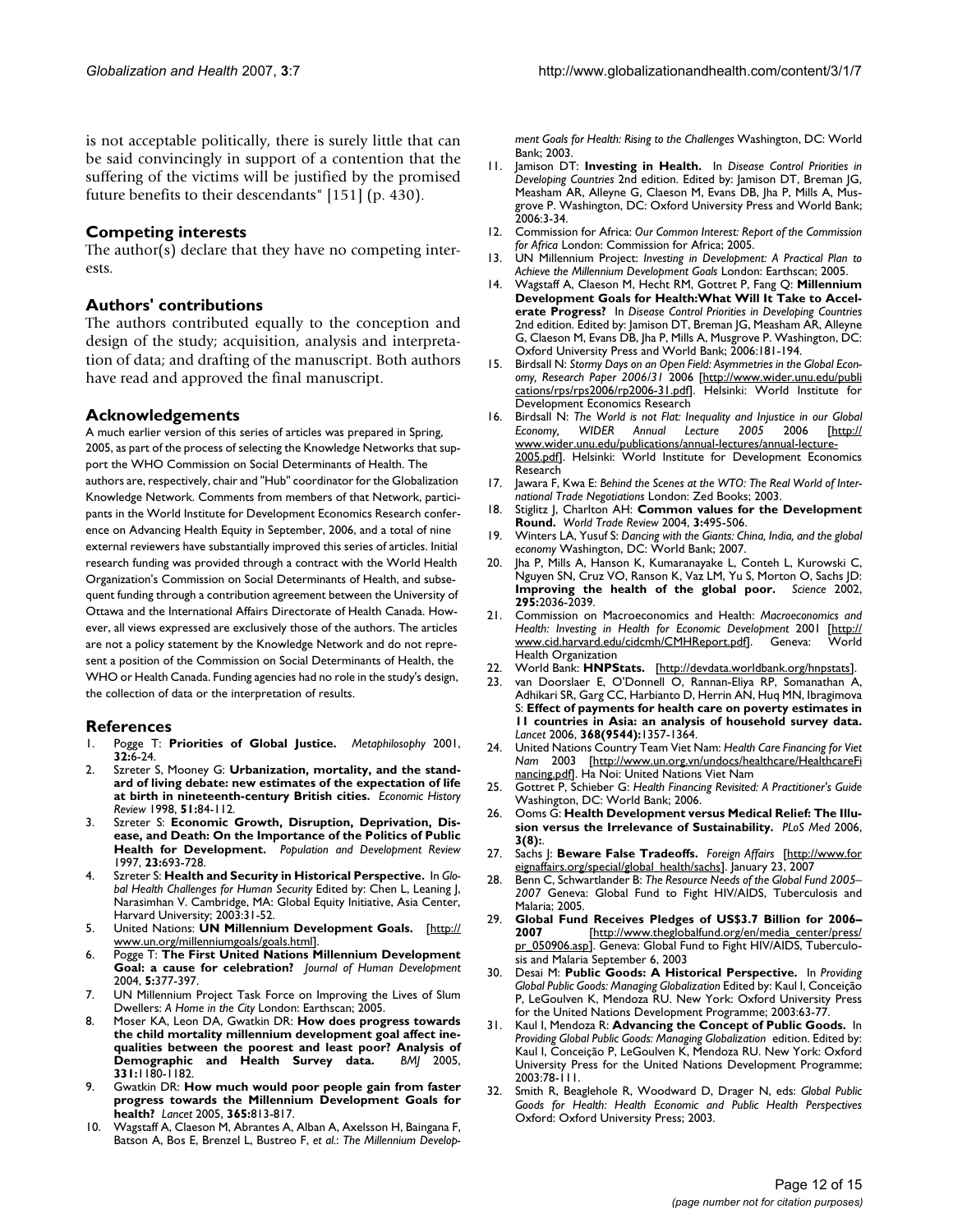- 33. Woodward D, Smith R: **Global public goods and health: Concepts and issues.** In *Global Public Goods for Health: Health Economic and Public Health Perspectives* edition. Edited by: Smith R, Beaglehole R, Woodward D, Drager N. Oxford: Oxford University Press; 2003:3-29.
- 34. Narasimhan V, Attaran A: **[Roll Back Malaria? The scarcity of](http://www.ncbi.nlm.nih.gov/entrez/query.fcgi?cmd=Retrieve&db=PubMed&dopt=Abstract&list_uids=12605724) [international aid for malaria control.](http://www.ncbi.nlm.nih.gov/entrez/query.fcgi?cmd=Retrieve&db=PubMed&dopt=Abstract&list_uids=12605724)** *Malaria Journal* 2003, **2:**1-8.
- Secretary-General's High-level Panel on Threats, Challenges and Change: *A More Secure World: Our Shared Responsibility* New York: United Nations; 2004.
- 36. Burke MA, de Francisco A, eds: *Monitoring Financial Flows for Health Research 2004* Geneva, Global Forum for Health Research; 2004.
- 37. Baker D, Chatani N: *Promoting Good Ideas on Drugs: Are Patents the Best Way? The Relative Efficiency of Patent and Public Support for Bio-Medical Research* Washington, DC: Center for Economic and Policy Research; 2002.
- 38. Baker D: *Financing Drug Research: What Are the Issues?* Washington, DC: Center for Economic and Policy Research; 2004.
- 39. Baker D: **The Reform of Intellectual Property.** *Post-Autistic Economics Review* 2005, **32:** [[http://www.paecon.net/PAEReview/issue32/](http://www.paecon.net/PAEReview/issue32/Baker32.htm) [Baker32.htm](http://www.paecon.net/PAEReview/issue32/Baker32.htm)].
- 40. Webber D, Kremer M: **[Perspectives on stimulating industrial](http://www.ncbi.nlm.nih.gov/entrez/query.fcgi?cmd=Retrieve&db=PubMed&dopt=Abstract&list_uids=11545330) [research and development for neglected infectious diseases.](http://www.ncbi.nlm.nih.gov/entrez/query.fcgi?cmd=Retrieve&db=PubMed&dopt=Abstract&list_uids=11545330)** *Bull World Health Organ* 2001, **79:**735-741.
- van de Walle N: African Economies and the Politics of Permanent Crisis, *1979–1999* Cambridge: Cambridge University Press; 2001.
- 42. deRenzio P: *Scaling up versus absorptive capacity: challenges and opportunities in reaching the MDGs in Africa, ODI Briefing Paper* 2005 [[http://](http://www.odi.org.uk/publications/briefing/bp_may05_absorptive_capacity.pdf) [www.odi.org.uk/publications/briefing/](http://www.odi.org.uk/publications/briefing/bp_may05_absorptive_capacity.pdf) [bp\\_may05\\_absorptive\\_capacity.pdf\]](http://www.odi.org.uk/publications/briefing/bp_may05_absorptive_capacity.pdf). London: Overseas Development Institute
- 43. Killick T: **Don't Throw Money at Africa.** *IDS Bulletin* 2005, **36(3):**14-19.
- 44. Hecht RM, Shah R: **Recent Trends and Innovations in Development Assistance for Health.** In *Disease Control Priorities in Developing Countries* 2nd edition. Edited by: Jamison DT, Breman JG, Measham AR, Alleyne G, Claeson M, Evans DB, Jha P, Mills A, Musgrove P. Washington, DC: Oxford University Press and World Bank; 2006:243-258.
- 45. Gupta S, Clements B, Guin-Siu MT, Leruth L: **[Debt relief and public](http://www.ncbi.nlm.nih.gov/entrez/query.fcgi?cmd=Retrieve&db=PubMed&dopt=Abstract&list_uids=11953794) [health spending in heavily indebted poor countries.](http://www.ncbi.nlm.nih.gov/entrez/query.fcgi?cmd=Retrieve&db=PubMed&dopt=Abstract&list_uids=11953794)** *Bulletin of the World Health Organization* 2002, **80:**151-157.
- 46. United Nations Department of Economic and Social Affairs: *World Economic and Social Survey 2005: Financing for Development, E/2005/51/ Rev.1, ST/ESA/298* New York: United Nations; 2005.
- 47. Hanlon J: **How much debt must be cancelled?** *Journal of International Development* 2000, **12:**877-901.
- 48. Labonte R, Schrecker T: **[Committed to Health for All? How the](http://www.ncbi.nlm.nih.gov/entrez/query.fcgi?cmd=Retrieve&db=PubMed&dopt=Abstract&list_uids=15279923) [G7/G8 Rate.](http://www.ncbi.nlm.nih.gov/entrez/query.fcgi?cmd=Retrieve&db=PubMed&dopt=Abstract&list_uids=15279923)** *Soc Sci Med* 2004, **59(8):**1661-1676.
- 49. Martin M: **Assessing the HIPC Initiative: The Key Policy Debates.** In *HIPC Debt Relief: Myths and Realities* Edited by: Teunissen J, Akkerman A. The Hague: Forum on Debt and Development (FON-DAD); 2004:11-47.
- 50. Greenhill R, Sisti E: *Real Progress Report on HIPC* 2003 [[http:www.medact.org/content/health/documents/poverty/Petti](http://www.medact.org/content/health/documents/poverty/Pettifor%20and%20Greenhill%20realprogressHIPC.pdf) [for%20and%20Greenhill%20realprogressHIPC.pdf](http://www.medact.org/content/health/documents/poverty/Pettifor%20and%20Greenhill%20realprogressHIPC.pdf)]. London: Jubilee Research at the New Economics Foundation
- 51. Pettifor A, Greenhill R: *Debt Relief and the Millennium Development Goals, Human Development Report Office Occasional Paper* New York: United Nations Development Programme; 2002.
- 52. Pearce C, Greenhill R, Glennie J: In *the Balance: Why Debts Must be Cancelled Now to Meet the Millennium Development Goals* 2005 [[http://](http://www.makepovertyhistory.org/docs/inthebalance.pdf) [www.makepovertyhistory.org/docs/inthebalance.pdf](http://www.makepovertyhistory.org/docs/inthebalance.pdf)]. London: Jubilee Debt Campaign
- 53. World Bank: **Steps of the HIPC Initiative.** [[http://web.world](http://web.worldbank.org/WBSITE/EXTERNAL/TOPICS/EXTDEBTDEPT/0,,contentMDK:20655535~menuPK:64166739~pagePK:64166689~piPK:64166646~theSitePK:469043,00.html) [bank.org/WBSITE/EXTERNAL/TOPICS/EXTDEBTDEPT/0,,content](http://web.worldbank.org/WBSITE/EXTERNAL/TOPICS/EXTDEBTDEPT/0,,contentMDK:20655535~menuPK:64166739~pagePK:64166689~piPK:64166646~theSitePK:469043,00.html) MDK:20655535~menuPK:64166739~pagePK:64166689~piPK:64166646~theS[itePK:469043,00.html](http://web.worldbank.org/WBSITE/EXTERNAL/TOPICS/EXTDEBTDEPT/0,,contentMDK:20655535~menuPK:64166739~pagePK:64166689~piPK:64166646~theSitePK:469043,00.html)].
- 54. Elliott L, Wintour P: **Biggest African debt rescue saves Nigeria £17.3bn.** *The Guardian* . (July 1,2005)
- 55. IMF-World Bank Development Committee: **Development Committee Communiqué.** [\[http://www.imf.org/external/np/cm/2005/](http://www.imf.org/external/np/cm/2005/092505.htm) [092505.htm\]](http://www.imf.org/external/np/cm/2005/092505.htm). Washington, DC International Monetary Fund September 25, 2005
- 56. Killick T: **Politics, Evidence and the New Aid Agenda.** *Development Policy Review* 2004, **22:**5-29.
- 57. United Nations: *International financial system and development: Report of the Secretary-General, A/61/136* New York: United Nations; 2006.
- 58. Cheru F: *Economic, Social and Cultural Rights: The Highly Indebted Poor Countries (HIPC) Initiative: a human rights assessment of the Poverty Reduction Strategy Papers (PRSP), E/CN.4/2001/56* 2001 [\[http://](http://www.unhchr.ch/Huridocda/Huridoca.nsf/0/d3b348546ad5fb91c1256a110056aca4/$FILE/G0110184.pdf) [www.unhchr.ch/Huridocda/Huridoca.nsf/0/](http://www.unhchr.ch/Huridocda/Huridoca.nsf/0/d3b348546ad5fb91c1256a110056aca4/$FILE/G0110184.pdf) [d3b348546ad5fb91c1256a110056aca4/\\$FILE/G0110184.pdf](http://www.unhchr.ch/Huridocda/Huridoca.nsf/0/d3b348546ad5fb91c1256a110056aca4/$FILE/G0110184.pdf)]. Geneva: United Nations Economic and Social Council
- 59. Bhattacharya D, Moyo T, Terán JF, Morales LIR, Lóránt K, Graham Y, Anyemedu K, Makokha KA, Mihevc J, Nacpil L: *The Policy Roots of Economic Crisis and Poverty: Multi-Country Participatory Assessment of Structural Adjustment* Washington, DC: Structural Participatory Review International Network (SAPRIN) Secretariat; 2002.
- 60. Gottschalk R: *The Macroeconomic Policy Content of the PRSPs: How Much Pro-Growth, How Much Pro-Poor?* 2004 [[http://www.ids.ac.uk/ids/global/](http://www.ids.ac.uk/ids/global/pdfs/RGPRSPpaper.pdf) [pdfs/RGPRSPpaper.pdf](http://www.ids.ac.uk/ids/global/pdfs/RGPRSPpaper.pdf)]. Brighton: Institute of Development Studies, University of Sussex
- 61. Taylor M: **Responding to neoliberalism in crisis: discipline and empowerment in the World Bank's new development agenda.** In *Neoliberalism in Crisis, Accumulation, and Rosa Luxemberg's Legacy* Edited by: Zaremka P, Soederberg S. Amsterdam: Elsevier/JAI; 2004:2-30.
- 62. Gottschalk R: **The Macro Content of PRSPs: Assessing the Need for a More Flexible Macroeconomic Policy Framework.** *Development Policy Review* 2005, **23:**419-442.
- 63. Brock K, McGee R: *Mapping Trade Policy: Understanding theChallenges of Civil Society Participation, IDS Working Paper 225* Brighton: Institute of Development Studies, University of Sussex; 2004.
- 64. Ooms G, Schrecker T: **[Expenditure ceilings, multilateral finan](http://www.ncbi.nlm.nih.gov/entrez/query.fcgi?cmd=Retrieve&db=PubMed&dopt=Abstract&list_uids=15910956)[cial institutions, and the health of poor populations.](http://www.ncbi.nlm.nih.gov/entrez/query.fcgi?cmd=Retrieve&db=PubMed&dopt=Abstract&list_uids=15910956)** *Lancet* 2005, **365:**1821-1823.
- 65. Rowden R: *Changing Course: Alternative Approaches to Achieve the Millennium Development Goals and Fight HIV/AIDS* Washington, DC: Action Aid; 2005.
- 66. Sarbib J-L, Heller PS: **Fiscal space: response from World Bank and IMF.** *The Lancet* 2005, **365(9477):**2085.
- 67. Ambrose S: **Preserving disorder IMF policies and Kenya's health care crisis.** *Pambazuka News* [[http://www.pambazuka.org/](http://www.pambazuka.org/en/category/features/34800) [en/category/features/34800\]](http://www.pambazuka.org/en/category/features/34800). June 1, 2006
- 68. Pogge T: *World Poverty and Human Rights* Cambridge: Polity; 2002.
- 69. Kremer M, Jayachandran S: *Odious Debt* 2002 [[http://www.brook](http://www.brookings.edu/comm/policybriefs/pb103.pdf) [ings.edu/comm/policybriefs/pb103.pdf\]](http://www.brookings.edu/comm/policybriefs/pb103.pdf). Washington, DC: Brookings Institution
- 70. King J, Khalfan A, Thomas B: *Advancing the Odious Debt Doctrine: CISDL Working Paper* Montréal: Centre for International Sustainable Development Law, McGill University; 2003.
- 71. ActionAid International, CAFOD, Oxfam International: *Do the Deal: The G7 must act now to cancel poor country debts* 2005 [\[http://](http://www.actionaid.org.uk/doc_lib/62_1_do_the_deal.pdf) [www.actionaid.org.uk/doc\\_lib/62\\_1\\_do\\_the\\_deal.pdf](http://www.actionaid.org.uk/doc_lib/62_1_do_the_deal.pdf)]. Oxfam International
- 72. Mandel S: *Debt Relief as if People Mattered: A rights-based approach to debt sustainability* 2006 [[http://www.neweconomics.org/gen/](http://www.neweconomics.org/gen/z_sys_publicationdetail.aspx?pid=223) [z\\_sys\\_publicationdetail.aspx?pid=223](http://www.neweconomics.org/gen/z_sys_publicationdetail.aspx?pid=223)]. London: New Economics Foundation
- 73. Watkins K, Fowler P: *Rigged Rules and Double Standards* Washington, DC: Oxfam; 2002.
- 74. World Bank: *Global Economic Prospects and the Developing Countries 2002* Washington, DC: World Bank; 2001.
- 75. Akyüz Y: *Trade, Growth and Industrialization: Issues, Experience and Policy Challenges* Geneva: Third World Network; 2005.
- 76. Akyüz Y: *The WTO Negotiations on Industrial Tariffs: What Is At Stake for Developing Countries?* Geneva: Third World Network; 2005.
- 77. Wise TA: *The Paradox of Agricultural Subsidies: Measurement Issues, Agricultural Dumping, and Policy Reform, GDEI Working Paper* Medford, MA: Global Development and Environment Institute, Tufts University; 2004.
- 78. Birdsall N, Rodrik D, Subramanian A: **How to help poor countries.** *Foreign Affairs* 2005, **84:**136-152.
- 79. McMichael P: **Global development and the corporate food regime.** In *New Directions in the Sociology of Global Development Volume 11*. Edited by: Buttel FH, McMichael P. Amsterdam: Elsevier/JAI; 2005:265-300.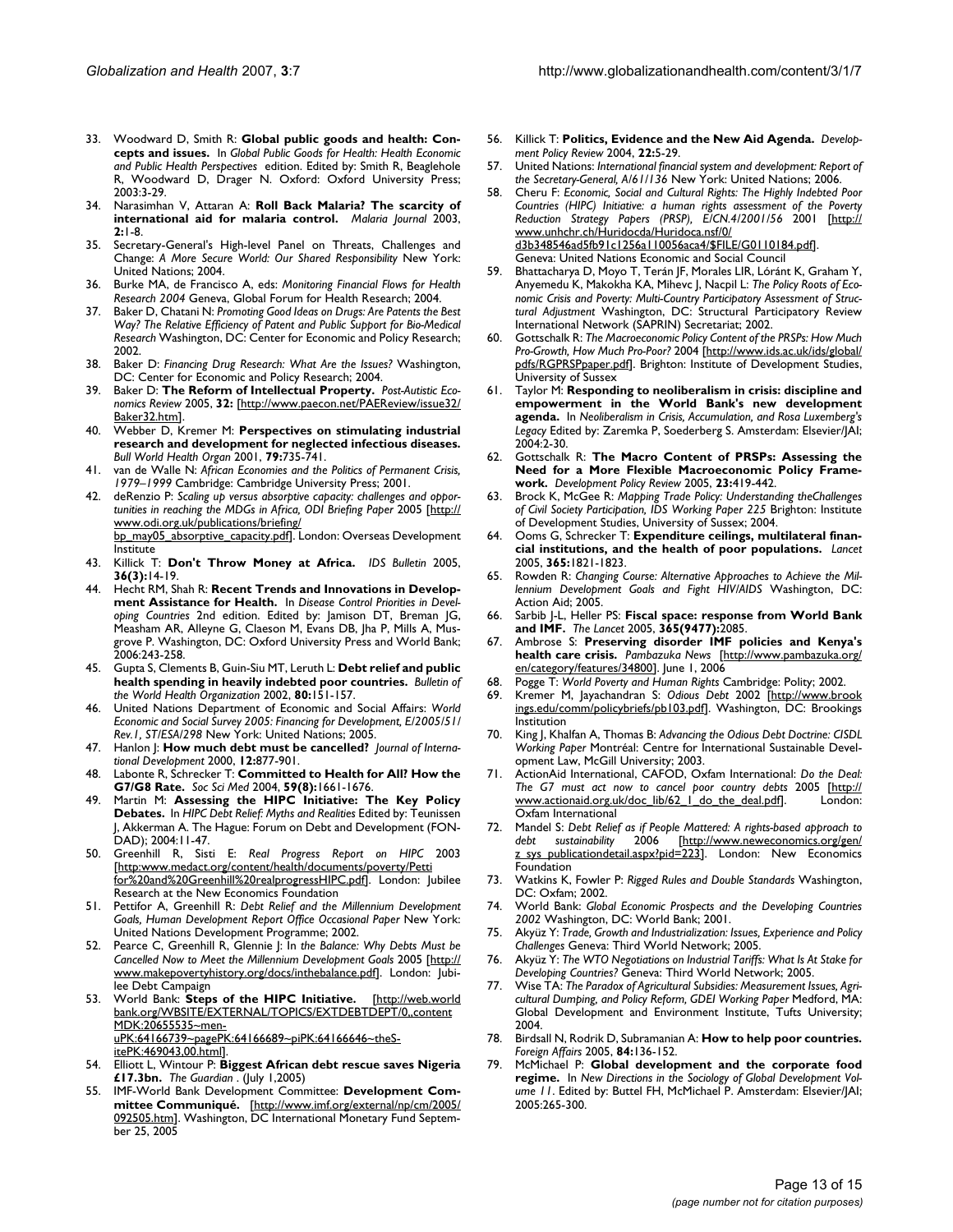- 80. Howell J: *Farm Subsidies: a problem for Africa too* 2005 [[http://](http://www.odi.org.uk/publications/opinions/) [www.odi.org.uk/publications/opinions/](http://www.odi.org.uk/publications/opinions/)]. London: Overseas Development Institute
- Cousins B: Agrarian reform and the 'two economies': Trans**forming South Africa's countryside.** *The Land Question in South Africa: the challenge of transformation and redistribution, forthcoming* .
- 82. Stiglitz J, Charlton A: **A Development Round of Trade Negotiations?** In *Annual World Bank Conference on Development Economics – Europe 2005: Are We on Track to Achieve the Millennium Development Goals?* Edited by: Bourguignon F, Pleskovic B, Sapir A. New York: Oxford University Press; 2005:31-60.
- 83. Amsden A: **Why isn't the whole world experimenting with the East Asian model to develop?: Review of the East Asian miracle.** *World Development* 1994, **22:**627-633.
- 84. Chang H-J: *Kicking Away the Ladder: Development Strategy in Historical Perspective* Edited by: . London: Anthem Press; 2002.
- 85. Di Caprio A, Amsden A: *Does the new international trade regime leave room for industrialization policies in the middle-income countries? (Working Paper No. 22)* Geneva: World Commission on the Social Dimension of Globalization, International Labour Office; 2004.
- 86. Chang H-J: *Why Developing Countries Need Tariffs: How WTO NAMA Negotiations Could Deny Developing Countries' Right to a Future* Geneva: South Centre; 2005.
- 87. World Trade Organization: *Ministerial Declaration, WT/MIN(01)/DEC/ 1* Geneva: WTO; 2001.
- 88. Garcia FJ: **Beyond Special and Differential Treatment.** *Boston College International and Comparative Law Review* 2004, **27:**291-317.
- 89. World Bank: *Global Economic Prospects 2005: Trade, Regionalism, and Development* Washington, DC: World Bank; 2004.
- 90. Shadlen KC: **Exchanging development for market access? Deep integration and industrial policy under multilateral and regional-bilateral trade agreements.** *Review of International Political Economy* 2005, **12:**750-775.
- 91. United Nations Committee on Economic, Social and Cultural Rights: *General Comment 14: The right to the highest attainable standard of* [\[http://www.unhchr.ch/tbs/doc.nsf/\(symbol\)/](http://www.unhchr.ch/tbs/doc.nsf/(symbol)/E.C.12.2000.4.En?OpenDocument) [E.C.12.2000.4.En?OpenDocument](http://www.unhchr.ch/tbs/doc.nsf/(symbol)/E.C.12.2000.4.En?OpenDocument)]. Geneva: United Nations High Commissioner for Human Rights
- 92. Chapman AR: **Core Obligations Related to the Right to Health.** In *Core Obligations: Building a Framework for Economic, Social and Cultural Rights* Edited by: Chapman A, Russell S. Antwerp: Intersentia; 2002:185-215.
- 93. Hunt P: *Economic, Social and Cultural Rights: The right of everyone to the enjoyment of the highest attainable standard of physical and mental health, E/CN.4/2003/58* 2003 [\[http://www.unhchr.ch/Huridocda/Huri](http://www.unhchr.ch/Huridocda/Huridoca.nsf/0/9854302995c2c86fc1256cec005a18d7/$FILE/G0310979.pdf) [doca.nsf/0/9854302995c2c86fc1256cec005a18d7/\\$FILE/](http://www.unhchr.ch/Huridocda/Huridoca.nsf/0/9854302995c2c86fc1256cec005a18d7/$FILE/G0310979.pdf) [G0310979.pdf\]](http://www.unhchr.ch/Huridocda/Huridoca.nsf/0/9854302995c2c86fc1256cec005a18d7/$FILE/G0310979.pdf). Geneva: United Nations High Commissioner for Human Rights
- 94. Hunt P: *Economic, Social and Cultural Rights: The right of everyone to the enjoyment of the highest attainable standard of physical and mental health – Addendum: Mission to the World Trade Organization, E/CN.4/2004/49/ Add.1* 2004 [[http://www.unhchr.ch/Huridocda/Huridoca.nsf/](http://www.unhchr.ch/Huridocda/Huridoca.nsf/e06a5300f90fa0238025668700518ca4/5860d7d863239d82c1256e660056432a/$FILE/G0411390.pdf) [e06a5300f90fa0238025668700518ca4/](http://www.unhchr.ch/Huridocda/Huridoca.nsf/e06a5300f90fa0238025668700518ca4/5860d7d863239d82c1256e660056432a/$FILE/G0411390.pdf) [5860d7d863239d82c1256e660056432a/\\$FILE/G0411390.pdf](http://www.unhchr.ch/Huridocda/Huridoca.nsf/e06a5300f90fa0238025668700518ca4/5860d7d863239d82c1256e660056432a/$FILE/G0411390.pdf)]. Geneva: United Nations High Commissioner for Human Rights
- 95. Nygren-Krug H: *25 Questions and Answers about Health and Human Rights* Geneva: World Health Organization; 2002.
- 96. Asher J: *The Right to Health: A Resource Manual for NGOs* London: Commonwealth Medical Trust; 2004.
- 97. Hammonds R, Ooms G: **World Bank Policies and the Obligation of its Members to Respect, Protect and Fulfill the Right to Health.** *Health and Human Rights* 2004, **8:**27-60.
- 98. Evans T: **A human right to health?** *Third World Quarterly* 2002, **23:**197-215.
- 99. Oloka-Onyango J, Udagama D: *Economic, Social and Cultural Rights: Globalization and its impact on the full enjoyment of human rights – Final Report* 2003 [\[http://www.unhchr.ch/huridocda/huridoca.nsf/AllSym](http://www.unhchr.ch/huridocda/huridoca.nsf/AllSymbols/276821C18F7CDFF0C1256D780028E74B/$File/G0314784.pdf?OpenElement) [bols/276821C18F7CDFF0C1256D780028E74B/\\$File/](http://www.unhchr.ch/huridocda/huridoca.nsf/AllSymbols/276821C18F7CDFF0C1256D780028E74B/$File/G0314784.pdf?OpenElement) [G0314784.pdf?OpenElement](http://www.unhchr.ch/huridocda/huridoca.nsf/AllSymbols/276821C18F7CDFF0C1256D780028E74B/$File/G0314784.pdf?OpenElement)]. Geneva: United Nations Economic and Social Council
- 100. McGill E: **Poverty and Social Analysis of Trade Agreements: A More Coherent Approach?** *Boston College International and Comparative Law Review* 2004, **27:**371-427.
- 101. Hogerzeil HV, Samson M, Casanovas JV, Rahmani-Ocora L: **[Is access](http://www.ncbi.nlm.nih.gov/entrez/query.fcgi?cmd=Retrieve&db=PubMed&dopt=Abstract&list_uids=16860700) [to essential medicines as part of the fulfilment of the right to](http://www.ncbi.nlm.nih.gov/entrez/query.fcgi?cmd=Retrieve&db=PubMed&dopt=Abstract&list_uids=16860700)**

**[health enforceable through the courts?](http://www.ncbi.nlm.nih.gov/entrez/query.fcgi?cmd=Retrieve&db=PubMed&dopt=Abstract&list_uids=16860700)** *Lancet* 2006, **368(9532):**305-311.

- 102. Westerhaus MCA: **[How do Intellectual Property Law and](http://www.ncbi.nlm.nih.gov/entrez/query.fcgi?cmd=Retrieve&db=PubMed&dopt=Abstract&list_uids=16881728) [International Trade Agreements Affect Access to Antiretro](http://www.ncbi.nlm.nih.gov/entrez/query.fcgi?cmd=Retrieve&db=PubMed&dopt=Abstract&list_uids=16881728)[viral therapy?](http://www.ncbi.nlm.nih.gov/entrez/query.fcgi?cmd=Retrieve&db=PubMed&dopt=Abstract&list_uids=16881728)** *PLoS Medicine* 2006, **3:**e332.
- 103. Sell SK: **The Quest for Global Governance in Intellectual Property and Public Health: Structural, Discursive and Institutional Dimensions.** *Temple Law Review* 2004, **77:**363-399.
- 104. Musungu SF, Oh C: *The Use of Flexibilities in TRIPS by Developing Countries: Can they promote access to medicines?* 2005 [[http://www.who.int/](http://www.who.int/intellectualproperty/studies/TRIPSFLEXI.pdf) [intellectualproperty/studies/TRIPSFLEXI.pdf](http://www.who.int/intellectualproperty/studies/TRIPSFLEXI.pdf)]. Geneva: Commission on Intellectual Property Rights, Innovation and Public Health, World Health Organization
- 105. Correa CM: **Managing the Provision of Knowledge: The Design of Intellectual Property Laws.** In *Providing Global Public Goods: Managing Globalization* Edited by: Kaul I, Conceição P, LeGoulven K, Mendoza RU. New York: Oxford University Press for the United Nations Development Programme; 2003:410-429.
- 106. Cohen JC, Illingworth P: **[The dilemma of intellectual property](http://www.ncbi.nlm.nih.gov/entrez/query.fcgi?cmd=Retrieve&db=PubMed&dopt=Abstract&list_uids=14577451) rights for pharmaceuticals: the tension between ensuring [access of the poor to medicines and committing to interna](http://www.ncbi.nlm.nih.gov/entrez/query.fcgi?cmd=Retrieve&db=PubMed&dopt=Abstract&list_uids=14577451)[tional agreements.](http://www.ncbi.nlm.nih.gov/entrez/query.fcgi?cmd=Retrieve&db=PubMed&dopt=Abstract&list_uids=14577451)** *Developing World Bioeth* 2003, **3(1):**27-48.
- 107. United Nations Committee on the Rights of the Child: *Consideration of Reports Submitted by States Parties under Article 44 of the Convention, CRC/C/CHA/CO/2* 2006 [[http://www.ohchr.org/english/bodies/crc/](http://www.ohchr.org/english/bodies/crc/docs/co/CRC_C_THA_CO_2.pdf) [docs/co/CRC\\_C\\_THA\\_CO\\_2.pdf](http://www.ohchr.org/english/bodies/crc/docs/co/CRC_C_THA_CO_2.pdf)]. Geneva: United Nations
- 108. Budds J, McGranahan G: **Are the debates on water privatization missing the point? Experiences from Africa, Asia and Latin America.** *Environment and Urbanization* 2003, **15:**87-114 [\[http://](http://eau.sagepub.com/cgi/reprint/15/2/87) [eau.sagepub.com/cgi/reprint/15/2/87](http://eau.sagepub.com/cgi/reprint/15/2/87)].
- 109. Loftus AJ, McDonald DA: **Of liquid dreams:a political ecology of water privatization in Buenos Aires.** *Environment and Urbanization* 2001, **13:**179-200 [[http://eau.sagepub.com/cgi/reprint/13/2/179 \]](http://eau.sagepub.com/cgi/reprint/13/2/179 ).
- 110. International Consortium of Investigative Journalists: **The Water** Barons. [\[http://www.icij.org/water/\]](http://www.icij.org/water/). Washington, DC: Center for Public Integrity
- 111. Jaglin S: **The right to water versus cost recovery: participation, urban water supply and the poor in sub-Saharan Africa.** *Environment and Urbanization* 2002, **14:**231-245 [\[http://](http://eau.sagepub.com/cgi/reprint/14/1/231) [eau.sagepub.com/cgi/reprint/14/1/231](http://eau.sagepub.com/cgi/reprint/14/1/231)].
- 112. McDonald D: **No Money, No Service: South Africa's poorest citizens lose out under attempts to recover service costs for water and power.** *Alternatives Journal* 2002, **28(2):**16-20.
- 113. Mehta L: **Problems of Publicness and Access Rights: Perspectives from the Water Domain.** In *Providing Global Public Goods: Managing Globalization* Edited by: Kaul I, Conceição P, LeGoulven K, Mendoza RU. New York: Oxford University Press for the United Nations Development Programme; 2003:556-576.
- 114. South Centre: *Policy Space for the Development of the South* Geneva: South Centre; 2005.
- 115. Kozul-Wright R, Rayment P: *Globalization Reloaded: An UNCTAD Perspective, United Nations Conference on Trade and Development Discussion Paper 167* New York: United Nations; 2004.
- 116. Gallagher K, ed: *Putting Development First: The Importance of Policy Space in the WTO and IFIs* London: Zed Books; 2005.
- 117. Hoekman B: **Operationalizing the concept of policy space in the WTO: Beyond special and differential treatment.** *Journal of International Economic Law* 2005, **8:**405-424.
- 118. Goodman PS, Pan PP: **Chinese Workers Pay for Wal-Mart's Low Prices.** *Washington Post* :A01. (February 8, 2004)
- 119. Bronfenbrenner K, Luce S: *The Changing Nature of Corporate Global Restructuring: The Impact of Production Shifts on Jobs in the US, China, and Around the Globe* Washington, DC: US-China Economic and Security Review Commission; 2004.
- 120. Donaghu M, Barff R: **Nike just did it: International subcontracting and flexibility in athletic footwear production.** *Regional Studies* 1990, **24:**537-552.
- 121. Fold N: **Lead Firms and Competition in 'Bi-polar' Commodity Chains: Grinders and Branders in the Global Cocoa-chocolate Industry.** *Journal of Agrarian Change* 2002, **2:**228-247.
- 122. Cerny PG: **International Finance and the Erosion of State Policy Capacity.** In *Globalization and Public Policy* Edited by: Gummett P. Cheltenham: Edward Elgar; 1996:83-104.
- 123. Cerny PG: **The dynamics of financial globalization: Technology, market structure, and policy response.** *Policy Sciences* 1994, **27:**319-342.